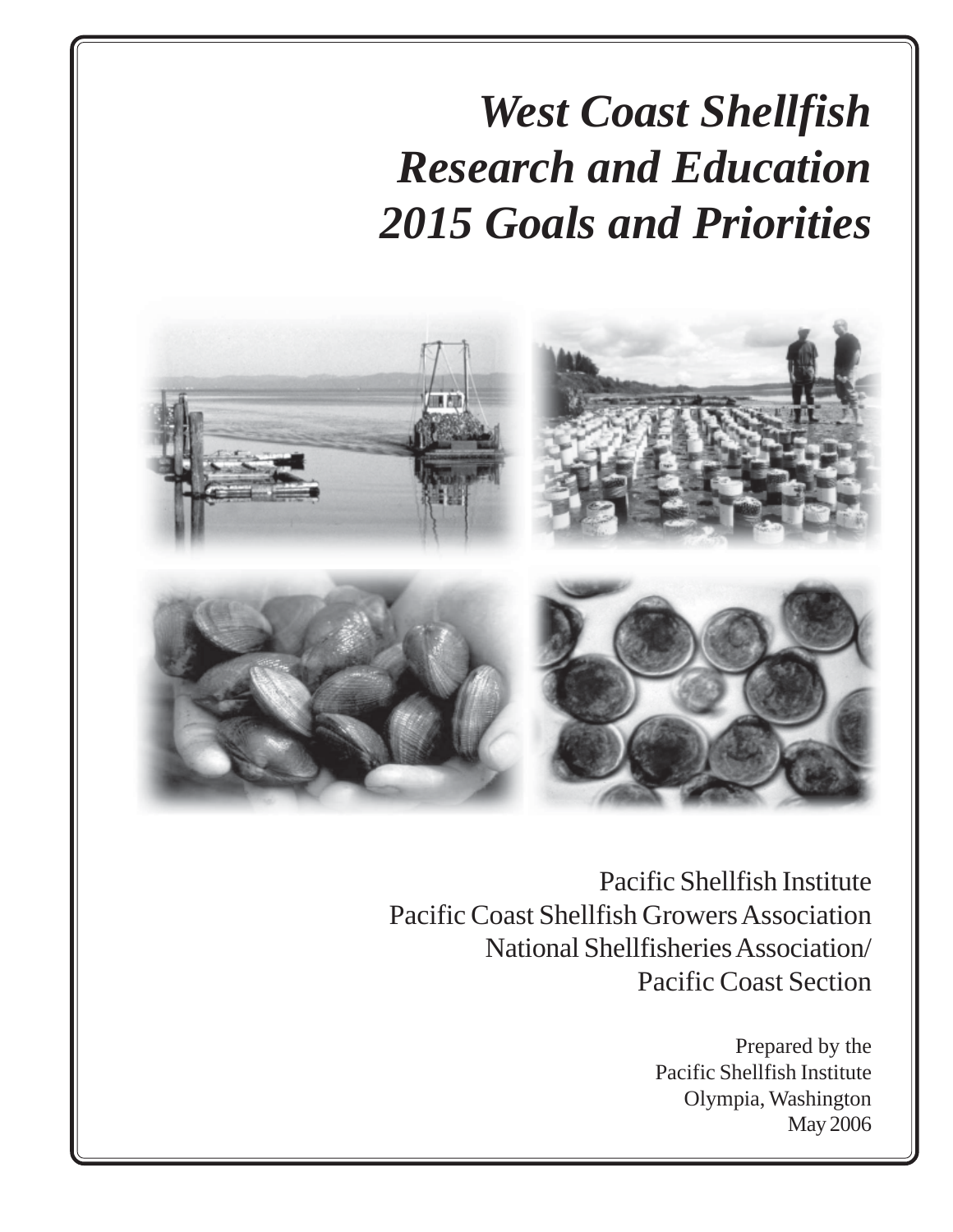# **Introduction**

The West Coast shellfish industry, tribal entities and fisheries agencies are faced with numerous opportunities and challenges in the new millennium. Recent advances in shellfish hatchery, nursery and grow-out technologies provide for the enhanced production of currently cultured species, the culture of new species and restoration of wild stocks. These are made possible by combined private, tribal and public sector research, education and training efforts. Coupled with technological advancements are international and national policies and programs calling for the support and development of robust, environmentally sound aquaculture practices.

In light of these opportunities and challenges, the Pacific Shellfish Institute (PSI) encourages shellfish growers, tribes, agencies, and the shellfish research community to establish goals for the year 2015 and the research priorities necessary to achieve them. These goals and priorities are used by the PSI Board of Directors as they coordinate PSI's research, education and training efforts. They are also circulated by the PSI to various research institutions, granting entities and resource management agencies with a request for their assistance in completing the initiatives and research priorities. PSI is a  $501(c)(3)$  private nonprofit organization created in 1995 to develop and disseminate scientific and technical information of value to the general public, shellfish farmers, and public officials in connection with shellfish-related environmental and animal/human health and safety issues.

This document began in 1999 as the 2010 Goals Initiative, prior to this there was little effort to identify and prioritize shellfish research needs. Research institutions were criticized for not responding to public and private sector needs. Yet, with the limited input from industry, tribes and agencies that these institutions received, this criticism was probably not well deserved. The 2015 Research and Education Goals and Priorities report is an update and expansion of the 2010 document.

To this end, round table efforts and smaller group workshops were facilitated. The first was at the October 1998 joint annual meeting of the Pacific Coast Shellfish Growers Association (PCSGA), British Columbia Shellfish Growers Association and the National Shellfisheries Association (Pacific Coast Section) in Nanaimo, British Columbia. Follow-up west-coast meetings were held in 1999, in early to mid-2003, and again in late 2005 to early 2006 with input from industry, tribal, research, and government agency leaders from up and down the coast. During the initial meetings, breakout groups representing different categories of research needs established goals and priorities. These were revised and updated in subsequent meetings.

This document will continue to evolve as research needs are met and/or re-evaluated. Researchers interested in addressing priority shellfish research projects are encouraged to contact PSI, their state Sea Grant or aquaculture extension representative, local shellfish grower/harvester, tribal organization, and other appropriate parties. PSI maintains a catalog of grant funding sources for shellfish related research which can assist in research planning.

Bill Dewey -- President, Pacific Shellfish Institute 120 State Avenue NE #142 Olympia, Washington 98501 tel: (360) 754-2741; fax: (360) 754-2246; email: [psi@pacshell.org](mailto:psi@pacshell.org)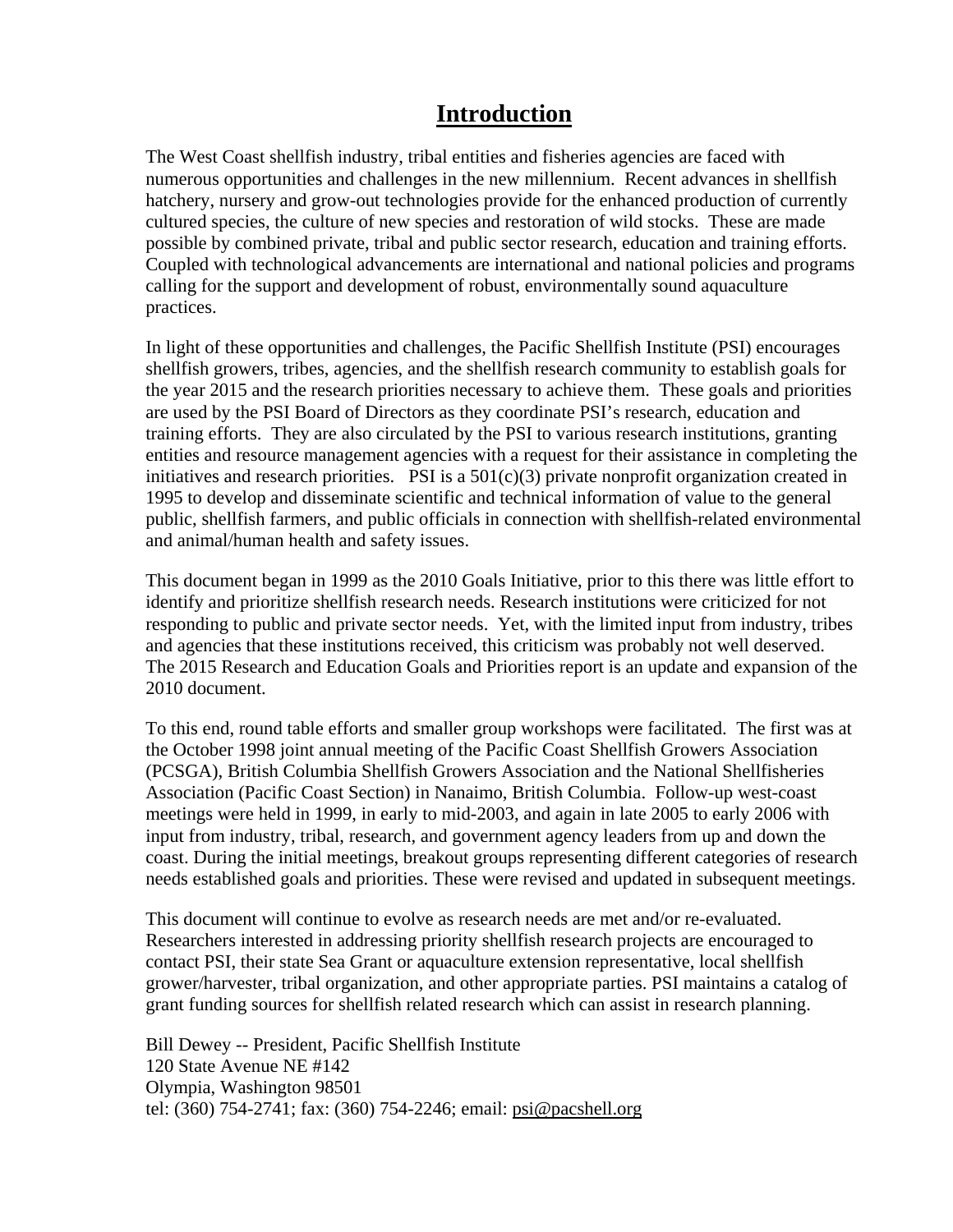# **Table of Contents**

| 1.1. GOAL – Continue to build an effective Pacific oyster breeding program with selective breeding and/or                                                                                        |
|--------------------------------------------------------------------------------------------------------------------------------------------------------------------------------------------------|
|                                                                                                                                                                                                  |
| 1.2. GOAL - Establish techniques for increasing the level of domestication for other shellfish under cultivation                                                                                 |
|                                                                                                                                                                                                  |
|                                                                                                                                                                                                  |
| 2.1. GOAL -- Develop disease prevention, surveillance and treatment strategies to ensure the production of                                                                                       |
| high health shellfish which meet domestic and international health standards and maximize production                                                                                             |
|                                                                                                                                                                                                  |
|                                                                                                                                                                                                  |
| 3.1. GOAL --Promote and implement an industry Environmental Management System (EMS) patterned on the                                                                                             |
| International ISO 14001 program. Establish and maintain a reputation as responsible stewards of the                                                                                              |
| estuarine environment with the public, resource management agencies, tribes and the environmental                                                                                                |
|                                                                                                                                                                                                  |
|                                                                                                                                                                                                  |
| 3.3. GOAL - Ecological impacts (positive and negative) associated with shellfish growing and harvesting,                                                                                         |
| should be documented, understood, and incorporated into the shellfish industry Environmental Management                                                                                          |
|                                                                                                                                                                                                  |
| 3.4. GOAL – Establish "In-house" capability for the industry to evaluate water quality, currents, and general                                                                                    |
|                                                                                                                                                                                                  |
| 3.5. GOAL – Prepare the industry for oil spills by training, education, the development of contingency plans                                                                                     |
|                                                                                                                                                                                                  |
|                                                                                                                                                                                                  |
| 4.1 Goal – Establish hatchery, nursery and grow-out techniques for rearing shellfish species with current or                                                                                     |
| emerging potential for private, public and tribal shellfish aquaculture, enhancement, restoration and                                                                                            |
|                                                                                                                                                                                                  |
|                                                                                                                                                                                                  |
|                                                                                                                                                                                                  |
|                                                                                                                                                                                                  |
|                                                                                                                                                                                                  |
| 5.3. GOAL – Work toward preventing the spread and establishment of invasive non-native species11                                                                                                 |
| 5.4. GOAL - Incorporate monitoring and control of shellfish pests, predators, seagrasses and macroalgae into                                                                                     |
| an all encompassing Integrated Pest Management Plan (IPM) and examine emerging Ecologically Based Pest                                                                                           |
|                                                                                                                                                                                                  |
|                                                                                                                                                                                                  |
| 6.1. GOAL – Develop an ability to predict changes in toxic phytoplankton and bacterial levels in the water and                                                                                   |
|                                                                                                                                                                                                  |
| 6.2. GOAL - Improve public understanding of shellfish pathogens and good shellfish handling practices 13                                                                                         |
| 6.3. GOAL - Improve food handlers' understanding of shellfish pathogens and good shellfish handling                                                                                              |
|                                                                                                                                                                                                  |
|                                                                                                                                                                                                  |
| 6.5. GOAL -- Improve indicators of contamination to identify potential for human health impacts 14                                                                                               |
| 6.6. GOAL - Improve epidemiology/reporting systems to identify accurate level of problems so the effectiveness                                                                                   |
|                                                                                                                                                                                                  |
| 6.7. GOAL - Improve understanding of dynamics of Paralytic Shellfish Poisoning (PSP) accumulation in                                                                                             |
|                                                                                                                                                                                                  |
| 6.8. GOAL - Improve understanding of dynamics of domoic acid accumulation in bivalve shellfish species.  15                                                                                      |
| 6.9. GOAL – Support research directed at developing effective methodologies to control the impacts of marine                                                                                     |
|                                                                                                                                                                                                  |
| 7. Protection, Enhancement and Restoration of Water Quality in Shellfish Growing Areas  17<br>7.1. GOAL - Respond to water quality problems in grower watersheds in a coordinated, knowledgeable |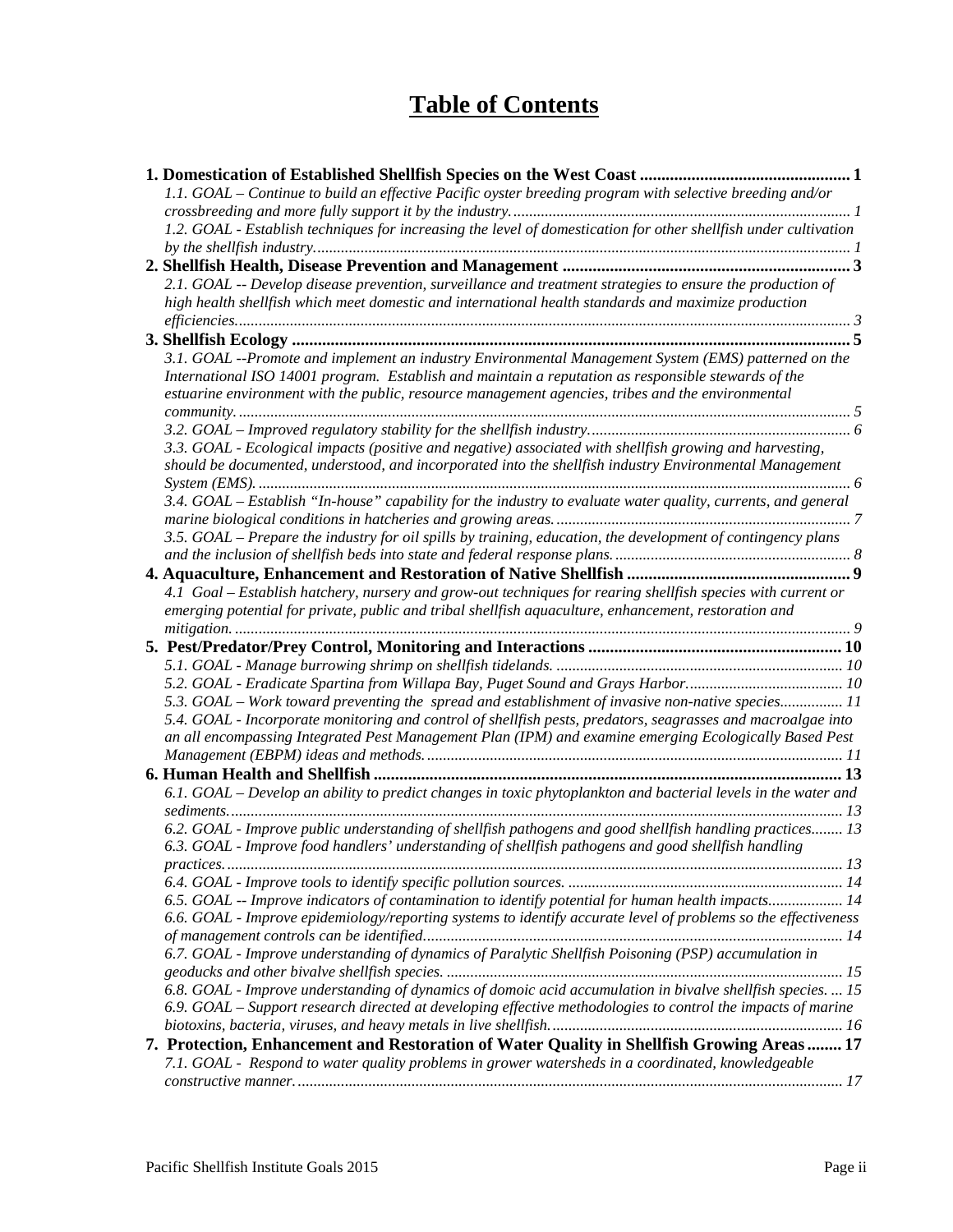|  | 7.2. GOAL – Encourage community shellfish farms and backyard shellfish gardening as a strategy for            |  |
|--|---------------------------------------------------------------------------------------------------------------|--|
|  | investing the community in the health of local waters and galvanizing broader community support for pollution |  |
|  |                                                                                                               |  |
|  |                                                                                                               |  |
|  |                                                                                                               |  |
|  | 8.2. GOAL - Continue support for formal undergraduate and graduate training in aquaculture centers and        |  |
|  |                                                                                                               |  |
|  | 8.3. GOAL - Offer "hands-on" education programs at leading industry, community and tribal facilities 20       |  |
|  | 8.4. GOAL - Promote shellfish education in public schools, FFA/4-H program, tribal schools, marine science    |  |
|  |                                                                                                               |  |
|  | 8.5. GOAL - Aquaculture information available and outreach should be made to the shellfish industry, tribes,  |  |
|  |                                                                                                               |  |
|  |                                                                                                               |  |
|  | 9.1. GOAL - Work with the Washington Department of Ecology (WDOE) to transition industry from individual      |  |
|  | National Pollution Discharge Elimination System (NPDES) permits to "general permits" and assure that          |  |
|  |                                                                                                               |  |
|  | 9.2. GOAL – Establish optimal processing and handling techniques for live and processed geoduck 22            |  |
|  | 9.3. GOAL – Continue development trials of High Hydrostatic Pressure processing for oysters and other         |  |
|  |                                                                                                               |  |
|  | 9.4. GOAL – Evaluate other value-added processing methods for use by the west coast industry 23               |  |
|  | 9.5. GOAL -- Establish a library of processing, seafood handling, and value added developments to be          |  |
|  |                                                                                                               |  |
|  | 9.7. GOAL – Identify optimal design and materials of harvest implements and mechanical equipment 24           |  |
|  |                                                                                                               |  |
|  | 9.8. GOAL - Research ergonomic devices specifically oriented towards reducing harvest-related wear and        |  |
|  |                                                                                                               |  |
|  |                                                                                                               |  |
|  | 10.1. GOAL - Develop a marketing strategy to increase demand and price for species currently under            |  |
|  |                                                                                                               |  |
|  | 10.2. GOAL - Conduct studies or analyses to assess marketing opportunities and constraints in shellfish       |  |
|  |                                                                                                               |  |
|  | 10.3. GOAL - Educate the general public, consumers, waterfront owners, resource managers, boaters, and        |  |
|  | others regarding the benefits of shellfish, shellfish culture and the industry's need for a clean healthy     |  |
|  |                                                                                                               |  |
|  |                                                                                                               |  |
|  | 11.1.                                                                                                         |  |
|  |                                                                                                               |  |
|  | 11.2. GOAL - Encourage more effective risk assessment and risk management by agency personnel which           |  |
|  |                                                                                                               |  |
|  | 11.3 GOAL – Establish a seagrass policy which recognizes both the positive and negative aspects of grower     |  |
|  |                                                                                                               |  |
|  | 11.4. GOAL - Foster a positive regulatory and social environment which supports environmentally sound         |  |
|  |                                                                                                               |  |
|  |                                                                                                               |  |

**Note: Research needs or initiatives following each stated goal are prioritized as: High (H), Medium (M), Low (L), or Pending (highlighted).**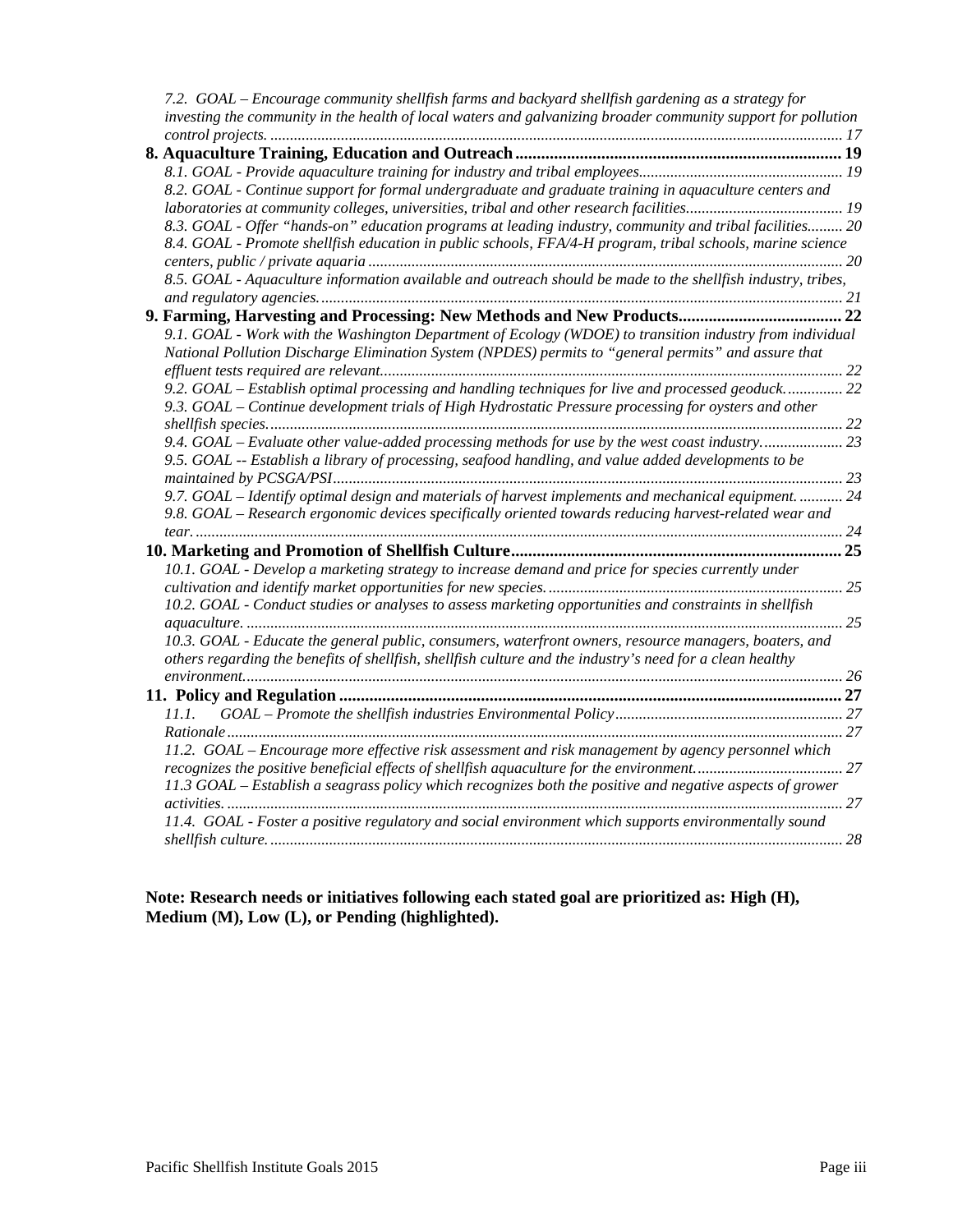# <span id="page-4-0"></span>**1. Domestication of Established Shellfish Species on the West Coast**

# *1.1. GOAL – Continue to build an effective Pacific oyster breeding program with selective breeding and/or crossbreeding and more fully support it by the industry.*

### **Rationale**

This research is crucial for maintenance and expansion of the shellfish industry. Two USDA-funded oyster breeding programs are either ongoing or transferred to industry in addition to the USDA-ARS program on shellfish genetics based at the Hatfield Marine Science Center (OSU). Both breeding programs, one focused on selection (MBP) and the other on crossbreeding of inbred lines have shown excellent results. Parts of these programs will need to be financially supported by industry to ensure long-term genetic improvement of oyster broodstock. The adoption of the breeding program by industry may entail a continuation of the use of facilities at the Hatfield Marine Science Center (OSU) or the establishment of a broodstock/breeding center located at a new (or existing) commercial facility.

Industry facilities are also placing greater emphasis on triploid oysters. Triploid oysters produced from tetraploids have demonstrated increased growth as they are an established part of commercial production. Continued research on developing lines of tetraploid oysters as a part of ongoing genetics programs is needed.

### **Research Needs/Initiatives (priority in parenthesis)**

1.1.1 (H) Support breeding programs to enhance resistance to disease and summer mortalities, yields, shellstock characteristics and marketability of Pacific oysters for the commercial oyster industry. Include funding and political support to maintain current programs.

1.1.2 (H) Support genomic research, QTL-mapping, development of markers for selection and purging of deleterious mutations, development of BAC libraries and micro-arrays, sequencing the Pacific oyster genome and other biotechnology research on improving oyster broodstock.

1.1.3 (H) Support research on improvement of tetraploid oysters to develop genetic lines, enhance their performance, stability of chromosome number (3N), and use for producing all triploid oysters.

1.1.4 (H) Expand outreach programs via State Sea Grants, PSI, PCSGA and other organizations to enable determination of the performance of genetic lines as they pass through the hatchery, nursery and grow-out to market, including improvements in line testing technologies.

1.1.5 (M) Develop a commercial repository for genetically valuable broodstock to increase their availability and use by commercial interests including the means to cryopreserve and store sperm, eggs and embryos.

# *1.2. GOAL - Establish techniques for increasing the level of domestication for other shellfish under cultivation by the shellfish industry.*

### **Rationale**

Improvement of non-native shellfish other than Pacific oysters currently under cultivation by the shellfish industry is desired and include Kumamoto oysters (*Crassostrea sikamea*), Eastern oysters (*C. virginica*), Suminoe oysters (*C. ariakenesis*) and European flat oysters (*Ostrea edulis*), Manila clams (*Tapes phillipinarum*) and Mediterranean mussels (*Mytilus galloprovincialis*). Long grow-out periods, losses due to disease and other mortality factors, and seasonal problems with marketability of product contribute to high costs of production, product loss and reduced market share on an annual basis.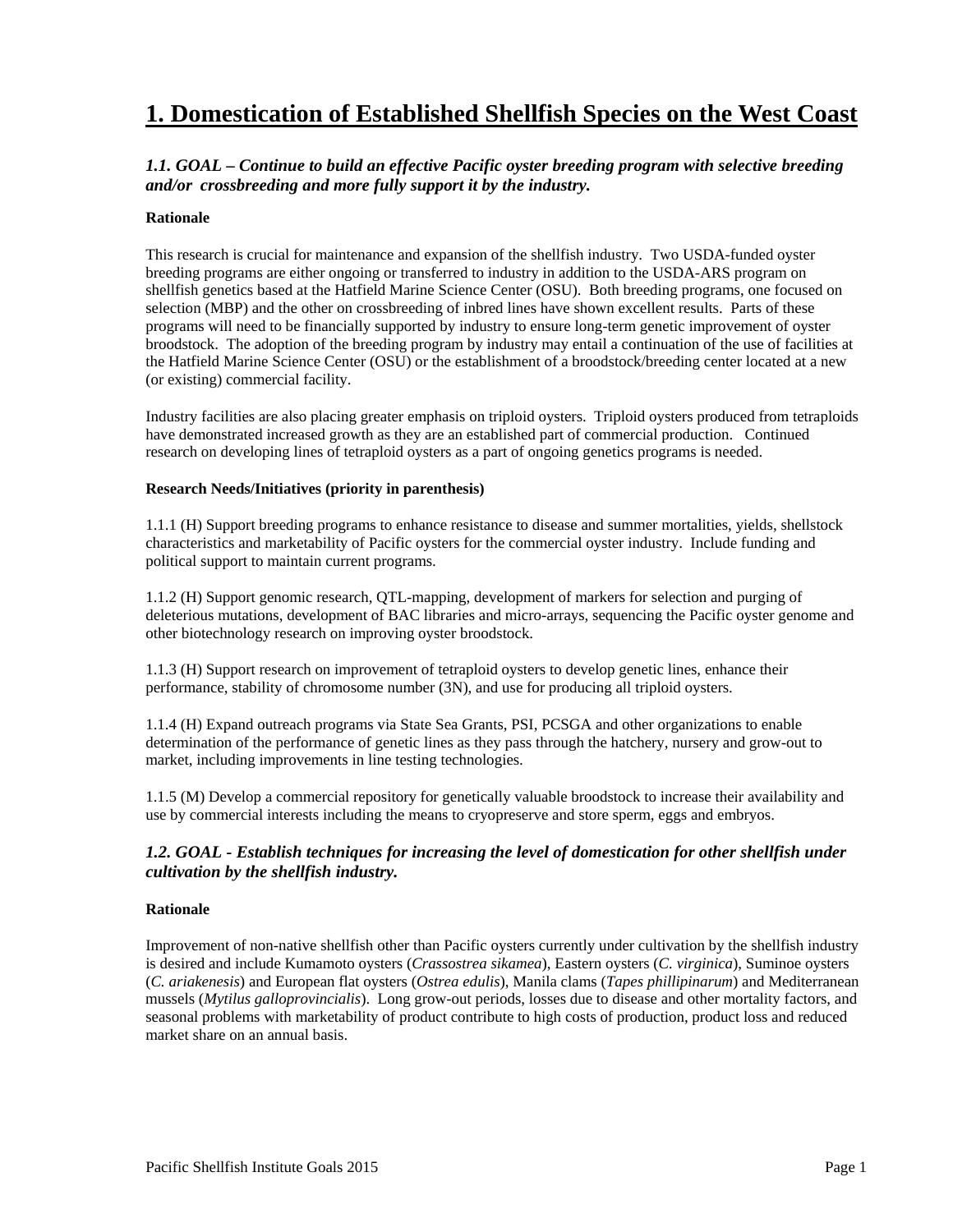### **Research Needs/Initiatives (priority in parenthesis)**

1.2.1. (H) Maintain the genetic integrity and diversity of commercially important species that comprise small populations. These include Eastern, European flat, Kumamoto and Suminoe oysters.

1.2.2. (H) Develop an industry-based breeding program, focusing on selection and/or crossbreeding and polyploidy, for developing lines of higher yielding Manila clams.

1.2.3. (H) Develop an industry-based breeding program focusing on selection and/or crossbreeding and polyploidy for developing lines of higher yielding Kumamoto oysters.

1.2.4. (M) Develop methods to produce mated triploid (from tetraploid) Manila clams for sale during the summer months.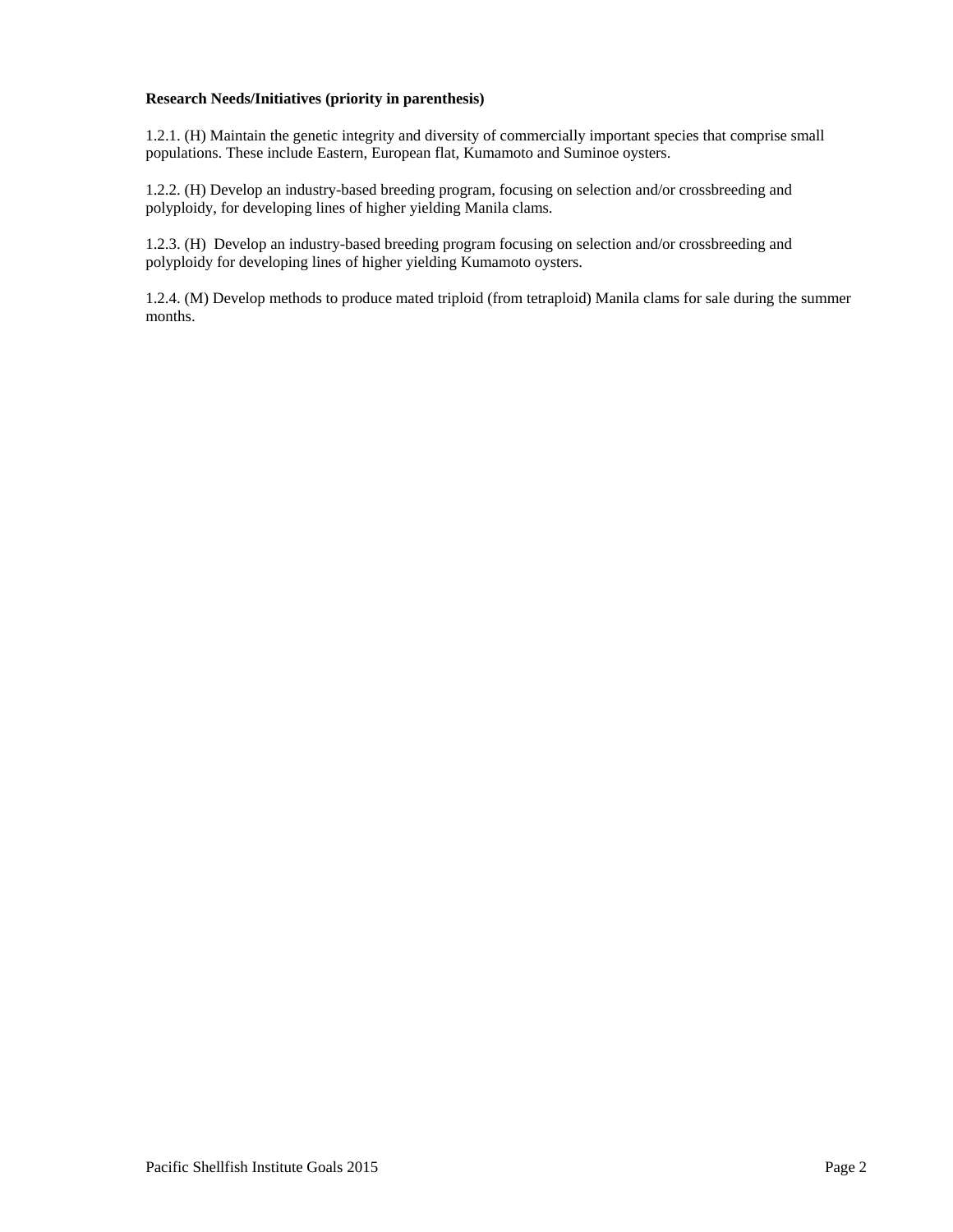# <span id="page-6-0"></span>**2. Shellfish Health, Disease Prevention and Management**

*2.1. GOAL -- Develop disease prevention, surveillance and treatment strategies to ensure the production of high health shellfish which meet domestic and international health standards and maximize production efficiencies.* 

### **Rationale**

The ability to grow healthy, disease-free shellfish is of basic importance to any successful commercial shellfish operation. However, many tasks remain to be completed in order to better identify, understand, and control the disease processes affecting shellfish in hatcheries, nurseries, and growout beds and to ensure that healthy shellfish can be transported freely to meet market demand. Examples include: 1) increasing production efficiency in hatcheries and nurseries and ensuring the products are disease free; 2) conducting risk analysis and risk management assessments of reportable shellfish diseases and better understanding of the actual risk of spread and impact of such diseases; 3) maintaining the system and healthy shellfish which permit products to be exported to foreign markets and sold in domestic markets including the industry sponsored Shellfish High Health Program Guideline; 4) reducing mortality losses of Pacific oysters and other species and developing strategies to manage healthy shellfish production under a variety of environmental conditions.

### **Research Needs/Initiatives (priority in parenthesis)**

2.1.1 (H) Determine the specific nature of hatchery and nursery pathogens of all types, including viruses, fungi, bacteria and parasites, of all important cultured shellfish species and provide means to diagnose the type, source and hatchery location of these pathogens. Include evaluation of hatchery methods, protocols and nutrition on shellfish larval and seed health.

2.1.2 (H) Determine prevention and management methods for hatchery and nursery bacterial pathogens including: development of probiotics, assessment of water quality factors that influence pathogens, nutrition, and hatchery methods that can be used to prevent and manage infectious diseases in shellfish hatcheries and nurseries. Emphasize the development of preventative measures to promote hatchery health and devise specific strategies for maintaining healthy animals in hatcheries.

2.1.3 (H) Develop a protocol for testing shellfish larvae for infectious diseases to demonstrate their disease free status and ensure their specific pathogen free certifiability. Determine if larvae can, in fact, carry diseases of concern that occur in adult shellfish.

2.1.4 (H) Develop a strategy for and implement research to establish a hatchery stress test to predict future survival. Test for dissolved oxygen tolerance, salinity tolerance and other parameters of importance for various species.

2.1.5 (H) Develop, and encourage regulatory authority acceptance and application of established risk assessment and risk management procedures for shellfish transfers and disease assessment.

2.1.6 (H) Develop a test site for Denman Island disease prevalence determination, using a site identified as positive and use this site for an eradication test and test of Denman Island disease to disease free oysters. Careful consideration should be given to selecting an appropriate site.

2.1.7 (H) Determine how Denman Island disease is transmitted and if it is a disease only of old oysters in the natural environment.

2.1.8 (H) Establish a more certain and effective PCR test for Denman Island disease and conduct research to consolidate pathogen tests in order to reduce cost of testing.

2.1.9 (H) Conduct shellfish disease risk assessment and risk management evaluations for haplosporidiosis and other infectious diseases known to occur in West Coast shellfish populations, with priority given first to OIE listed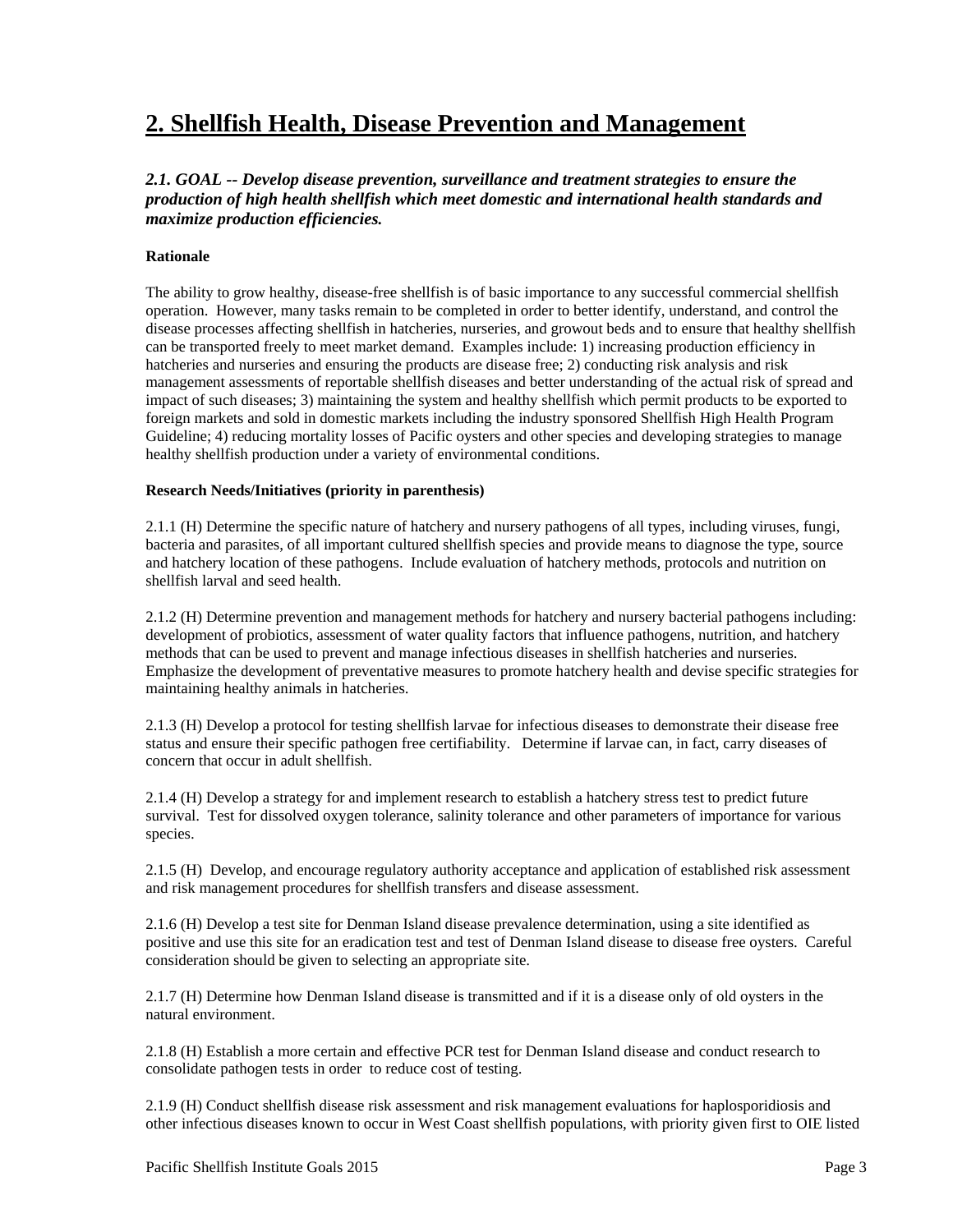diseases and secondly to other diseases of concern either to state or federal management agencies or to the industry. Develop a priority list of diseases for risk assessment prior to conducting the risk assessment and management process.

2.1.10 (H) Maintain the regional capability for the prevention and management of infectious shellfish diseases that is necessary to maintain export certification for live shellfish larvae, seed and broodstock. Maintain the working relationship with the Animal and Plant Health Inspection Service (A.P.H.I.S.) of the U.S. Department of Agriculture to facilitate export of disease free live shellfish products.

2.1.11 (H) Continue efforts to improve interstate coordination in regard to health and certification requirements for shellfish movements in order to promote the sale of disease-free larval, seed and brood stock shellfish. Expand this effort to include shellfish grower outreach, including information and education for growers in regard to interstate health and certification requirements.

2.1.12 (H) Determine the role of algal toxins both in oyster production areas and in hatcheries as they are related to mortality and poor performance.

2.1.13 (H) Continue and expand the monitoring of adult and seed shellfish diseases in growing areas. Continue and expand oyster monitoring program to sites in all West Coast states and continue for several years. Develop similar programs for other species, specifically clams and mussels. Include the development of area specific mortality prevention in this task. This includes several items:

- Continue oyster mortality study
- Develop clam mortality study
- Develop mussel mortality study

2.1.14 (M) Develop better methods for parasite and commensal disinfection of shellfish seed as a means to improve quality and facilitate interstate transport.

2.1.15 (H) Conduct wild stock surveys for infectious diseases in order to determine true geographic distribution and aid in management of the diseases.

2.1.16 (M) Determine disease resistance of true lines of oysters in comparison to hybrid lines. Include development of methods and testing to determine susceptibility to infectious diseases and to differentiate animals with disease resistance. This may be a very important issue but would be most useful once there is a more definitive identification of lines of oysters selected by the industry.

2.1.17 (M) Use PSI web site for dissemination of information on shellfish mortalities. Include existent PSI data and continuously add new data that is generated by PSI.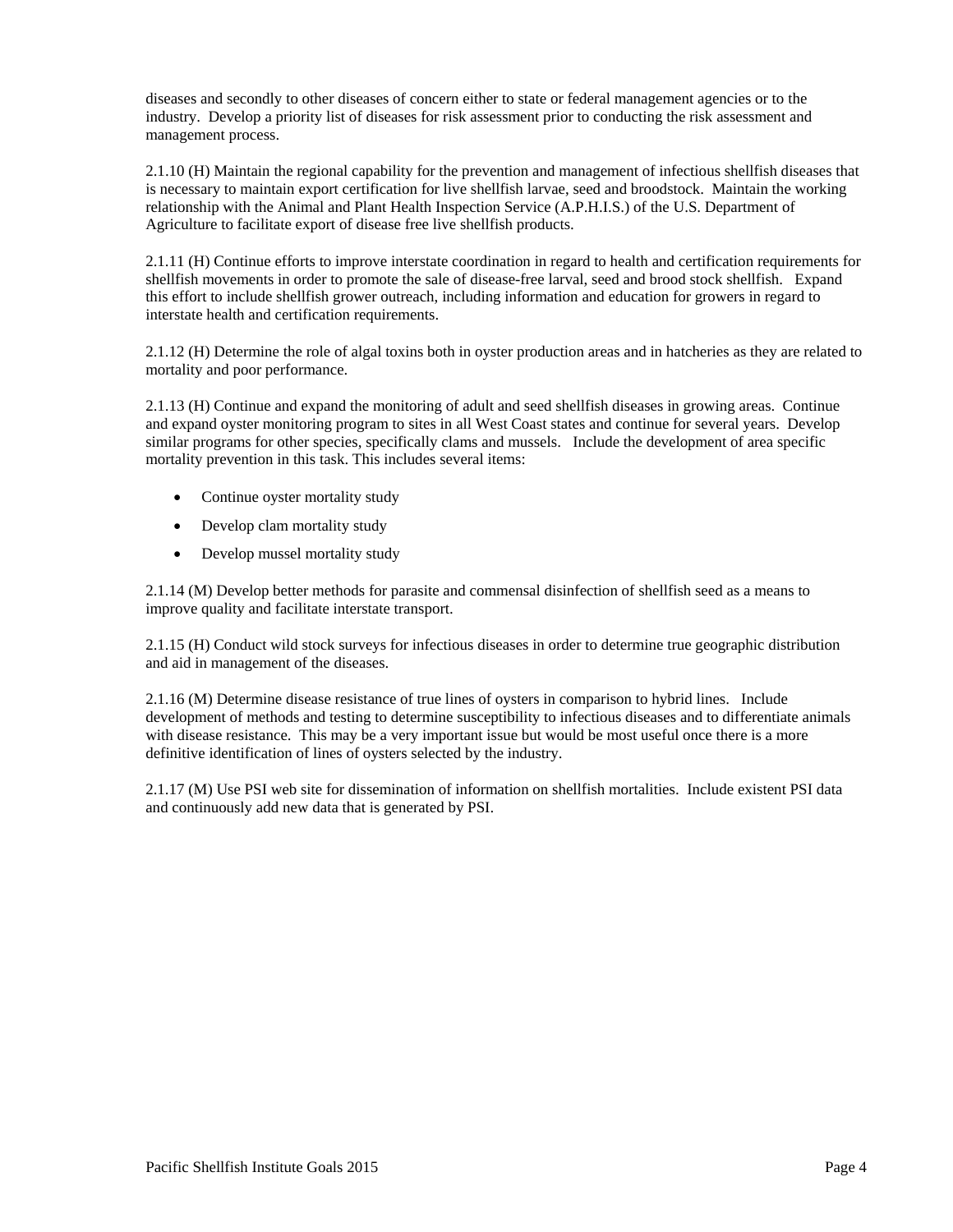# <span id="page-8-0"></span>**3. Shellfish Ecology**

*3.1. GOAL --Promote and implement an industry Environmental Management System (EMS) patterned on the International ISO 14001 program. Establish and maintain a reputation as responsible stewards of the estuarine environment with the public, resource management agencies, tribes and the environmental community.* 

### **Rationale**

The West Coast shellfish industry is under ever increasing regulatory scrutiny as a result of salmon listings under the Endangered Species Act, the Sustainable Fisheries Act and associated identification and protection of essential fish habitat (EFH). Increasingly, the general population is demanding that forests, riparian areas, beaches and other wildlife habitats be preserved and enhanced. The animals that are cultured by the shellfish industry are an integral part of the marine ecosystem, and commercial shellfish growers are clearly dependent upon a healthy ecosystem. The British Columbia Shellfish Growers Association and the Native American Tribes have expressed a strong interest in being involved in any shellfish ecology efforts as well. The Environmental Management System (EMS) consisting of an Environmental Policy (EP) and an Environmental Code of Practice (ECOP = Best Management Practices) prepared by PCSGA in 2002 will be crucial to the survival and continued prosperity of the shellfish industry.

### **Research Needs/Initiatives (priority in parenthesis)**

# *3.1. GOAL - Promote the shellfish industry Environmental Policy (EP)*

### **Rationale**

The Environmental Management System (EMS) consisting of an Environmental Policy (EP) and an Environmental Code of Practice (ECOP = Best Management Practices) prepared by PCSGA in 2002 will be crucial to the survival and continued prosperity of the shellfish industry.

3.1.1 (H) Promote and implement the shellfish industry Environmental Code of Practice (ECOP = Best Management Practices) which implements the EP and addresses regulatory, environmental and tribal concerns and supports sustainable aquaculture. Provide training opportunities and certification for growers, possibly through services of PSI, using a variety of tools such as brochures, hands-on workshops, and multi-lingual presentations.

3.1.2 (H) Promote waste reduction and recycling procedures for the shellfish industry that are linked to on-going production methods and proactive public/NGO organization education. Expand participation with marine-focused organizations (such as tribes, environmental groups, marine resource committees) in beach clean-ups throughout Puget Sound, most notably to retrieve and recycle or properly dispose of all derelict or lost shellfish aquaculture equipment and materials.

3.1.3 (M) Implement an outreach program, including web page, workshops, and educational "field days" to educate growers and resource managers on ECOP. Outreach to the public through PCSGA events and regional forums with growers.

3.1.4 (M) Establish a process to monitor implementation and evaluate effectiveness of the ECOP. Train growers to implement ECOP, certified under the Pacific Coast Shellfish Certification Council. Using a brief summary form tailored so a range of employees can understand, include different languages.

3.1.5 (M) Establish a process to periodically update the ECOP as science and technology find new economical and environmentally sensitive practices.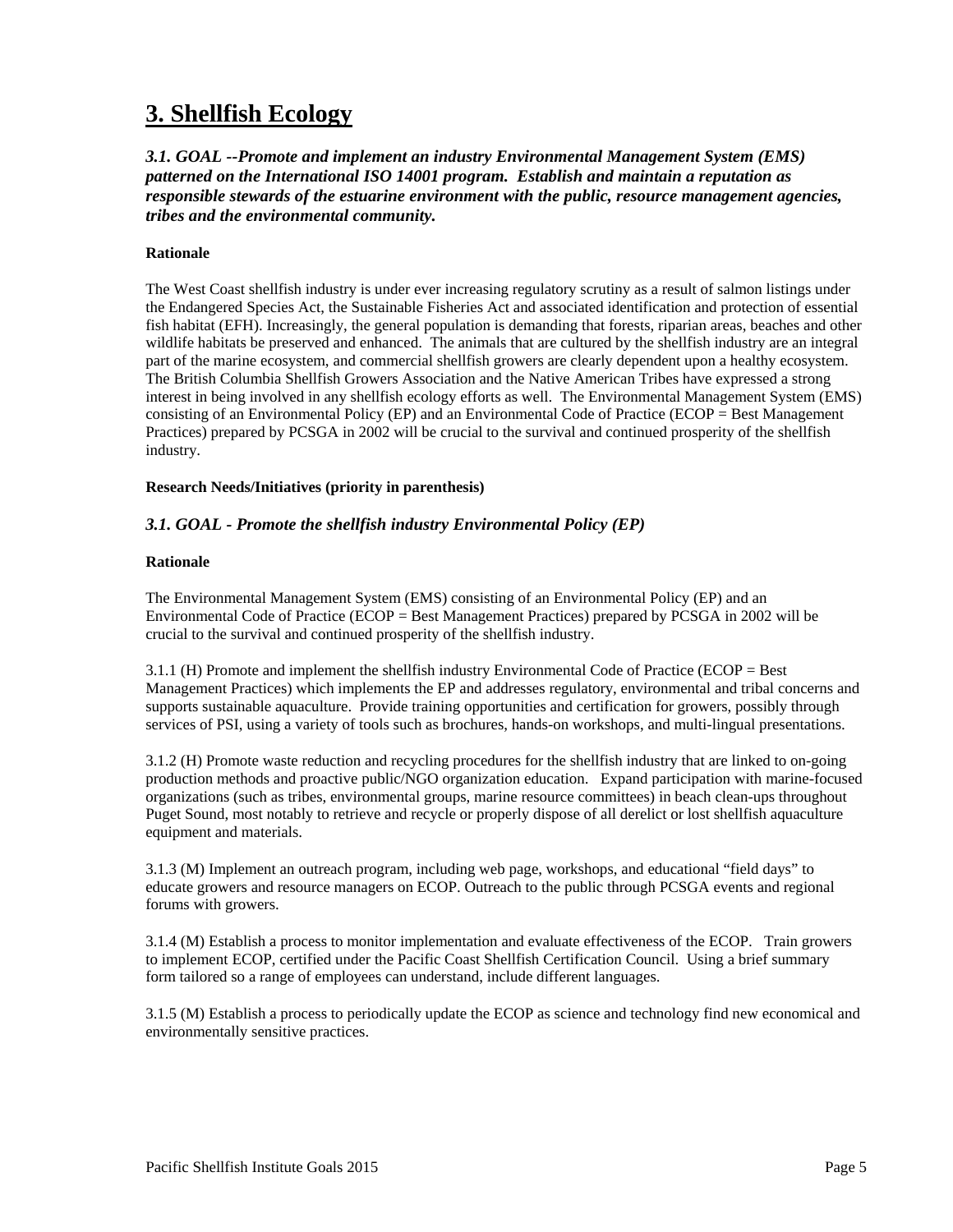# <span id="page-9-0"></span>*3.2. GOAL – Improved regulatory stability for the shellfish industry.*

# **Rationale**

The Endangered Species Act and other regulatory vehicles have resulted in uncertain futures for shellfish farmers. The rules and regulations being applied to commercial shellfish growers can change frequently. As regulations become more numerous and compliance more costly there exists the possibility that growers, especially the smaller operations, will find it an economic impossibility to remain in business. There is a critical need for regulatory stability and predictable futures for this predominantly small business industry.

# **Research Needs/Initiatives (priority in parenthesis)**

3.2.1 (H) Explore options under the Endangered Species Act (ESA) Sections 7 and 10, to develop a regional general permit in cooperation with the Army Corps to provide growers with protection from prosecution under the ESA, Clean Water Act, Rivers and Harbors Act and Marine Mammal Protection Act. Educate growers on acceptable/preferred practices related to culture methods possibly through a grant by PCSGA. Consider options and funding for PSI to host periodic training sessions that would be targeted at growers and their employees.

3.2.2 (M) Establish connections to the regulatory community through a special committee within PCSGA. Logical first steps might include:

- Contacting Washington Department of Ecology's Permit Assistance Center (PAC) . Encourage grower members to be trained or informed of new guidelines and regulations at workshops or the annual PCSGA meeting, and 'on line' through PSI and PCSGA.
- Seek a streamlined process for local, state and federal permits and request PSI to engage regulators in this objective.
- Educate the regulatory community about the various growing techniques, harvesting and processing measures used by the industry to assure product safety and maintain a sustainable business.Growers might consider a uniform and recognizable way to mark their ground, such as buoys or marker-stakes.

# *3.3. GOAL - Ecological impacts (positive and negative) associated with shellfish growing and harvesting, should be documented, understood, and incorporated into the shellfish industry Environmental Management System (EMS).*

### **Rationale**

Cultured shellfish are an integral part of estuarine ecology. Much of the existing West Coast research examining the role that shellfish play in the estuary has focused upon the negative impacts associated with commercial shellfish culture. Much of the current research is targeting burrowing shrimp control and eelgrass impacts. Little is understood about the positive effects that shellfish culture activities have on estuarine ecology such as its role as possible EFH. It is crucial to the development of an effective EMS that industry and resource managers have a clear understanding of the role these cultured shellfish play in the ecosystem. In particular, this work must focus on issues and problems where the industry is most vulnerable.

### **Research Needs/Initiatives (priority in parenthesis)**

3.3.1. (H) Establish a research data base related to shellfish ecology. Document benefits and problems associated with different growing methods commonly used by the shellfish industry. Collect biological and other scientific data that's relevant and associated with different growing practices using best available science. Publish the data in scientific journals, and make the information available on PSI and PCSGA's web sites. Seek opportunities to inform the resource managers and elected officials at such venues as research conferences, public meetings, grower conferences and agency work sessions.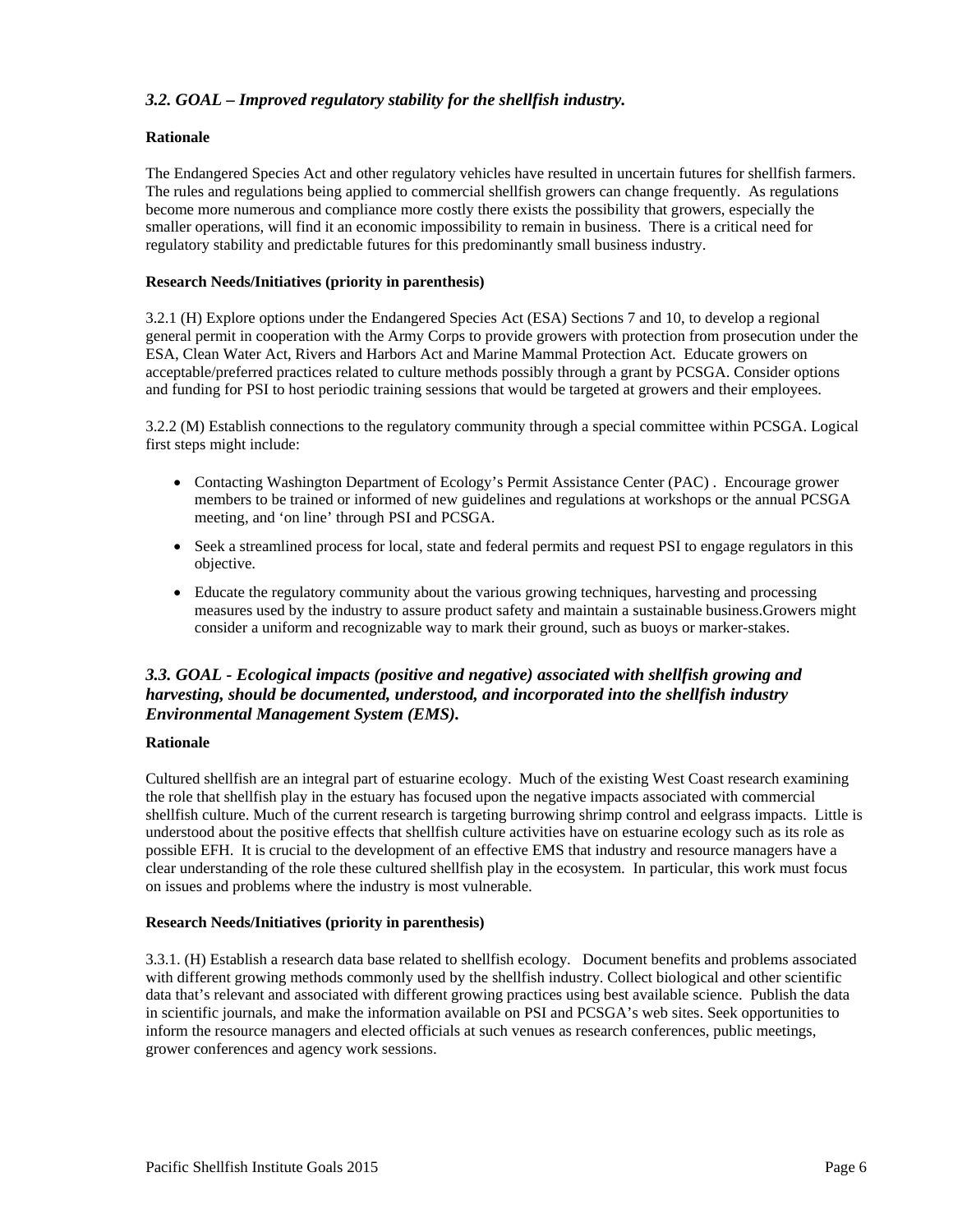<span id="page-10-0"></span>3.3.2. (H) Identify gaps in current understanding of shellfish ecology specific to West Coast ecosystems and pursue research to fill those gaps. The final goal is to gain a clear understanding of the ecological impacts associated with:

- Oyster culture bottom, rack and bag, bag, intertidal longline, stake, suspended (longline, tray, lantern net, bag), mechanical dredge harvesting as well as culture of native Olympia and assorted non-native species.
- Clam (Manila & native) culture bottom and bag, hand and mechanical harvesting.
- Mussel culture suspended raft & long line, *Mytilus galloprovincialis* and *M. trossulus*.
- Geoduck culture intertidal, subtidal, hydraulic harvesting (intertidal geoduck), predator exclusion.
- Other species not yet commonly grown for aquaculture purposes.
- Integrated Pest Management (IPM) of burrowing shrimp, European green crab, red rock crab, Dungeness crab, shore crab, diving ducks, starfish, oyster drills, gulls, crows and moon snails by the use of deterrents, exclusion or destruction.
- Substrate modification (cultching, graveling, tilling, harrowing, mowing).
- Carrying capacity modeling of intensively cultured estuaries and an understanding of key phytoplankton species affecting growth, health and survival of shellfish (look at models developed in France, New Zealand, and Maine).

3.3.3 (L) Determine optimal densities for beach seeding of clams in regard to sustaining production and beach condition (particularly in reference to geoducks). This has potential regulatory implications in regard to geoduck seeding regulations. This could move to a higher priority as the geoduck grow out industry develops.

3.3.4 (H) Determine appropriate substrate for growing clams (focusing on Manila clams initially). Currently clams can be grown in a wide variety of substrates but it has yet to be determined which is optimal

3.3.5 (H) Verify environmental benefits using science not public perception.

# *3.4. GOAL – Establish "In-house" capability for the industry to evaluate water quality, currents, and general marine biological conditions in hatcheries and growing areas.*

# **Rationale**

Growers need to be able to identify possible water quality problems within their watersheds. They also need the ability to economically evaluate ambient environmental conditions and water quality parameters as they establish new growout beds, intensify cultivation levels, and expand hatchery/nursery production.

### **Research Needs/Initiatives (priority in parenthesis)**

3.4.1. (H) Make available monitoring equipment (current, salinity, temperature, dissolved oxygen, plankton etc.) to growers with technical assistance to use it.

3.4.2. (H) Establish a centralized data base/web page for water quality data - link to state shellfish control authority's water quality data from certified growing waters. PSI to establish a database and link to web sites for water quality information. Examples might be to link to Washington Department of Health's shellfish growing water status and trends, Washington Department of Ecology's Marine Water Quality Monitoring and the University of Washington's marine water quality investigations.

3.4.3. (M) Coordinate with programs and projects designed to collect water quality data, and make marine species observations. Encourage PSI and interested growers to connect with citizen groups that collect data/make observations of marine life, macro-algae, temperature and salinity (where possible), unusual plankton blooms.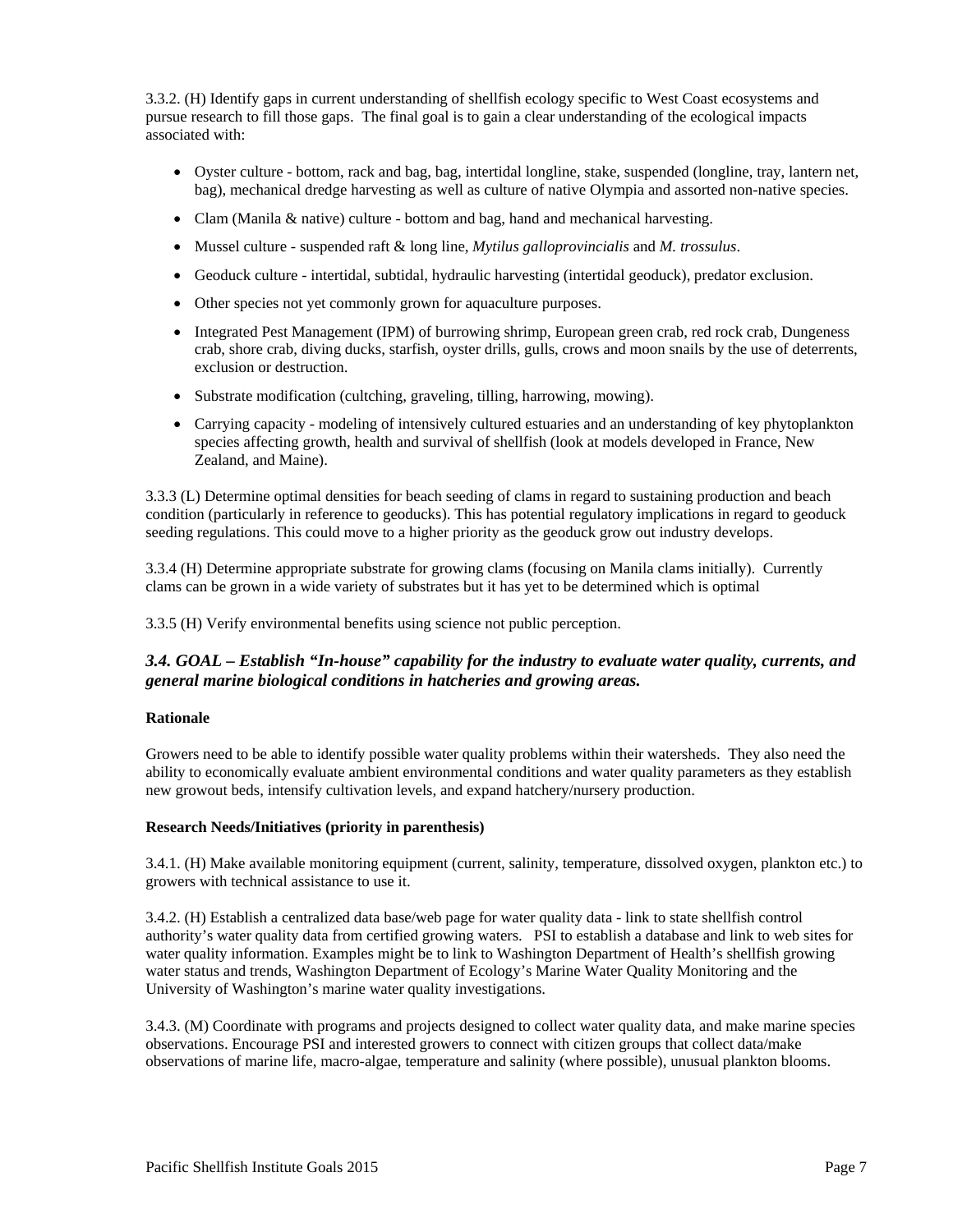<span id="page-11-0"></span>3.4.4(M) Study and evaluate the acute and chronic effects of upland restoration projects on hatcheries, nurseries and growout areas downstream. Short term water quality effects may have large scale effects on early, middle and late life stages of shellfish.

# *3.5. GOAL – Prepare the industry for oil spills by training, education, the development of contingency plans and the inclusion of shellfish beds into state and federal response plans.*

### **Rationale**

Adult shellfish, their larvae and food are vulnerable to the effects of oil spills from tainting to mortalities. Growers need to be aware of ways to prevent and mitigate these effects by increasing their knowledge on oil spill prevention, response and cleanup. Since all spills can have an effect, growers need to be responsible for reducing and cleaning up their own spills.

3.5.1 (H) Provide spill prevention training/equipment to shellfish growers to enable them to eliminate and respond to their own spills/leaks.

3.5.2 (H) Provide information sessions/training describing current oil spill response strategies and possible [pre](http://www.pacshell.org/Oilinfo.htm)[emptive measures.](http://www.pacshell.org/Oilinfo.htm)

3.5.3 (H) Complete GIS layer of shellfish beds and incorporate into state and federal response plans.

3.5.4 (H) Assist growers in adding current and relevant data for post spill claims.

3.5.5 (H) Offer Hazardous Waste and Emergency Response (HAZWOPER) training and provide oil spill drills for growers to enhance their spill response skills and ensure their safety. These training workshops will be held in key shellfish farming areas across the state.

3.5.6 (H) Help growers develop specific oil spill response plans for their harvest area.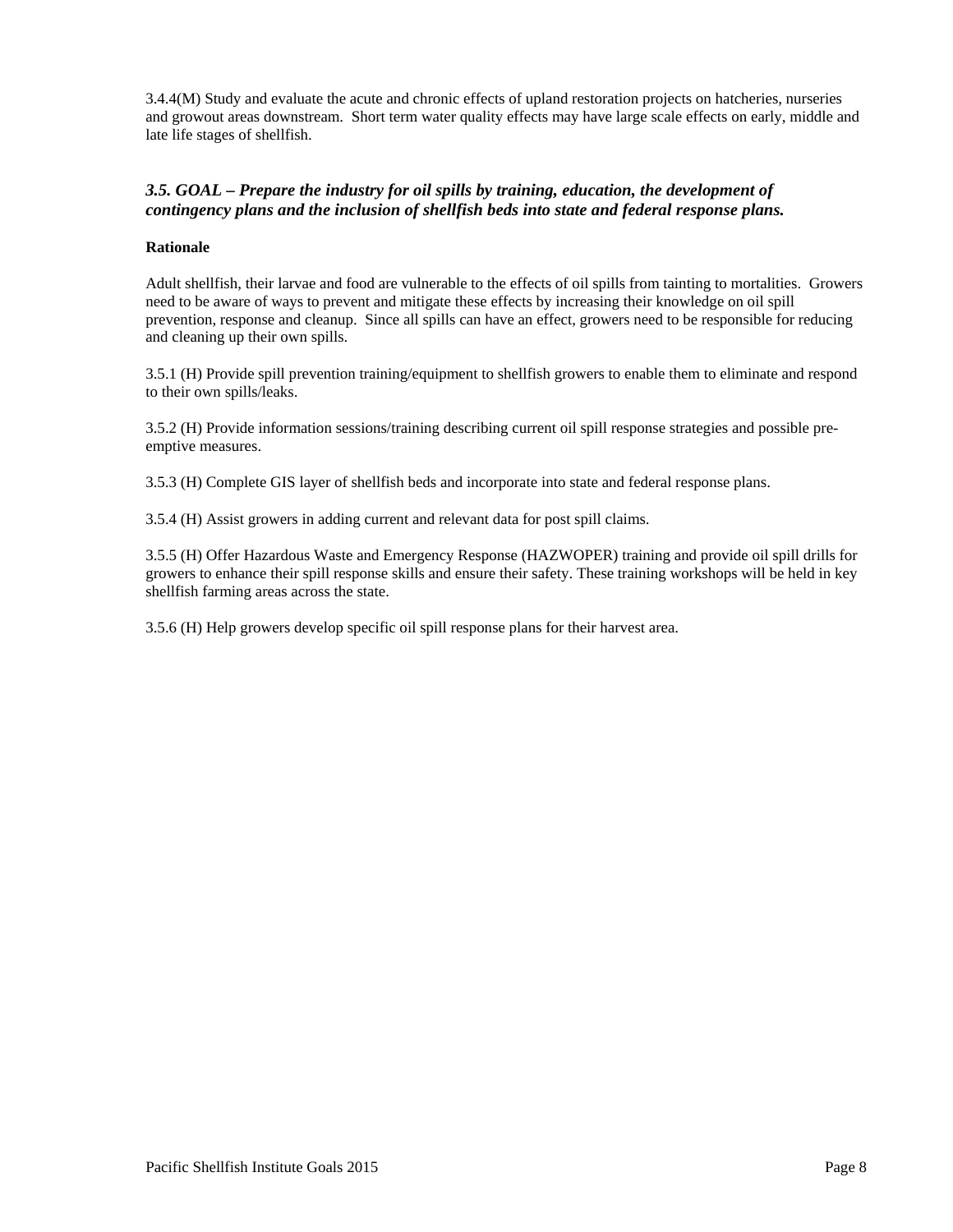# <span id="page-12-0"></span>**4. Aquaculture, Enhancement and Restoration of Native Shellfish**

# *4.1 Goal – Establish hatchery, nursery and grow-out techniques for rearing shellfish species with current or emerging potential for private, public and tribal shellfish aquaculture, enhancement, restoration and mitigation.*

### **Rationale**

Hatchery techniques need to be developed and refined to rear native species of shellfish for purposes of aquaculture, enhancement and restoration. Development of maturation and conditioning techniques, spawning and larval rearing, nursery techniques and planting/distribution methods are critical to establish prior to large-scale seed production by public and private hatcheries. For stocks intended for ecological restoration, genetic integrity of native stocks should be investigated and preserved, and strategies developed to minimize any negative hatchery impacts on wild populations from stocks. Recent research indicates that shellfish (especially bivalve mollusks) contribute greatly to the overall health of near-shore environments by providing habitat to other organisms and by serving as a means of cycling nutrients through the system. Consequently, hatcheries are facing new demand for native shellfish species, both for increased quantities and a greater variety of species. More work is needed to determine the effectiveness and feasibility of using hatchery produced shellfish in mitigation and restoration projects and methods for determining the carrying capacity of embayments supporting shellfish culture and wild fisheries.

### **Research Needs/Initiatives (priority in parenthesis)**

4.1.1 (H) Conduct studies to evaluate the genetic structure, distribution and temporal changes in populations of Olympia oysters, native clams (butter, native littleneck, horse, razor and geoduck), cockles, scallops and other native species including abalone, in order to evaluate the risk of using hatchery-propagated seed for aquaculture, enhancement and restoration purposes.

4.1.2 (H) Develop culture techniques for producing native species not currently available for commercial aquaculture or enhancement purposes that minimize the risk of genetic interactions between hatchery propagated and wild populations. The development of triploids and other means for sterilizing adults are important to pursue.

4.1.3 (H) Develop hatchery, nursery and grow-out techniques for the large-scale enhancement of public and tribally controlled tidal and near-shore habitats, including the development of methods for mass marketing of shellfish produced for enhancement purposes.

4.1.4 (H) Investigate use of hatchery-cultured shellfish as a means of contributing to the effectiveness and efficiency of mitigation and restoration efforts in tidal and near-shore habitats.

4.1.5 (H) Investigate effects of culturing hatchery derived geoduck clams on native geoduck stocks, including research on age of first reproduction, the effects of triploidly for inducing sterility and the use of selective breeding in triploid geoduck for potential stock improvement.

4.1.6 (H) Quantitatively document water quality improvements that result from shellfish aquaculture, i.e. nitrogen removal, benthic/pelagic coupling, nutrient recycling, reduced turbidity.

4.1.7. (H) Develop a PCSGA Farmer Assistance Program to partner in the creation of "new species" development.

4.1.8 (M) Conduct studies to document the ecological benefits of native shellfish enhancement and restoration (i.e. the "oyster-salmon connection").

4.1.9 (L) Identify and address other potential risks associated with reintroduction of native species, i.e. disease and impacts on other native species.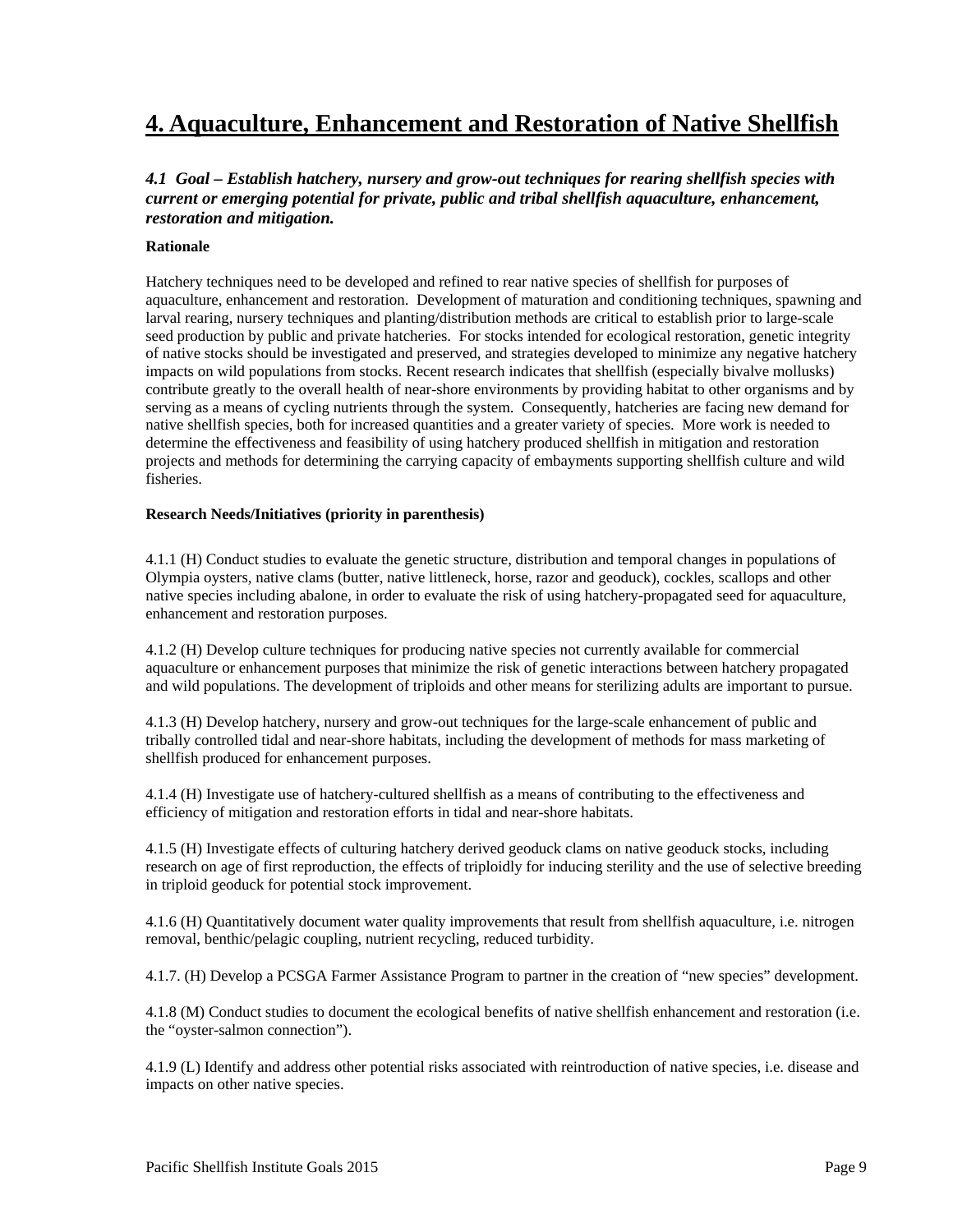# <span id="page-13-0"></span>**5. Pest/Predator/Prey Control, Monitoring and Interactions**

# *5.1. GOAL - Manage burrowing shrimp on shellfish tidelands.*

### **Rationale**

An Integrated Pest Management (IPM) plan will enable the shellfish industry to manage burrowing shrimp in an effective, ecologically sound, and economically feasible manner. A comprehensive framework for the plan was developed in April 2003 that includes descriptions of relevant concepts, definitions and goals, references, lists of principal authorities and policies, and five interconnected key IPM elements: 1) funding, 2) research  $\&$ development, 3) implementation, 4) evaluation/regulatory compliance, and 5) dissemination. A place for timelines toward IPM development and implementation was included but not complete in the April 2003 framework. In short, the IPM plan is designed to be a "living document" as directed in the original Memorandum of Agreement between the Growers Association and several state agencies that mandated its development. A political agreement to terminate the use of carbaryl to manage burrowing shrimp by 2012 has promoted all IPM initiatives to high priority levels. While recent research initiatives have enhanced the ability to address this goal, it remains a high priority for continued work.

# **Research Needs/Initiatives (priority in parenthesis)**

5.1.1 (H) Evaluate alternative (biological, physical and chemical) tactics and their impacts to manage burrowing shrimp under a controlled experimental regime.

5.1.2 (H) Increase accuracy and precision of monitoring techniques. Expand monitoring program to better assess and forecast shrimp densities on all commercial beds.

5.1.3 (H) Investigate burrowing shrimp ecology to increase knowledge about potential control mechanisms, document the impact of burrowing shrimp on shellfish culture and existing communities, and determine underlying reasons for increased burrowing shrimp populations.

5.1.4 (H) Determine the economic thresholds and action levels associated with differing burrowing shrimp densities, sediment types, control techniques, and oyster culture methods.

5.1.5 (H) Develop a strategy featuring reduced rates, alternative delivery systems, or spot treatment to transition from conventional carbaryl-based management towards the developing IPM plan.

5.1.6 (H) Respond to and integrate regulatory requirements into the plan.

5.1.7. (H) Implement the plan using newsletters, grower workshops, and surveys.

5.1.8. (H) Disseminate the plan to the general public.

# *5.2. GOAL - Eradicate Spartina from Willapa Bay, Puget Sound and Grays Harbor.*

### **Rationale**

Spartina is a non-native invasive plant that is well established in several California embayments and is rapidly colonizing portions of Puget Sound, Grays Harbor, and Willapa Bay. Infestations in the latter are currently high enough to generate a seed source that could accelerate the spread of Spartina throughout the northern Pacific coast. Due to the particular nature of West Coast estuaries, Spartina encroaches on shellfish and wildlife habitat, alters tidal flow and promotes sedimentation of shallow intertidal areas. Spartina expansion has been moderately suppressed using conventional herbicides applied using traditional technologies. Current and future research includes the assessment of novel herbicides, more accurate and precise herbicide application technologies, and mechanical and biological controls.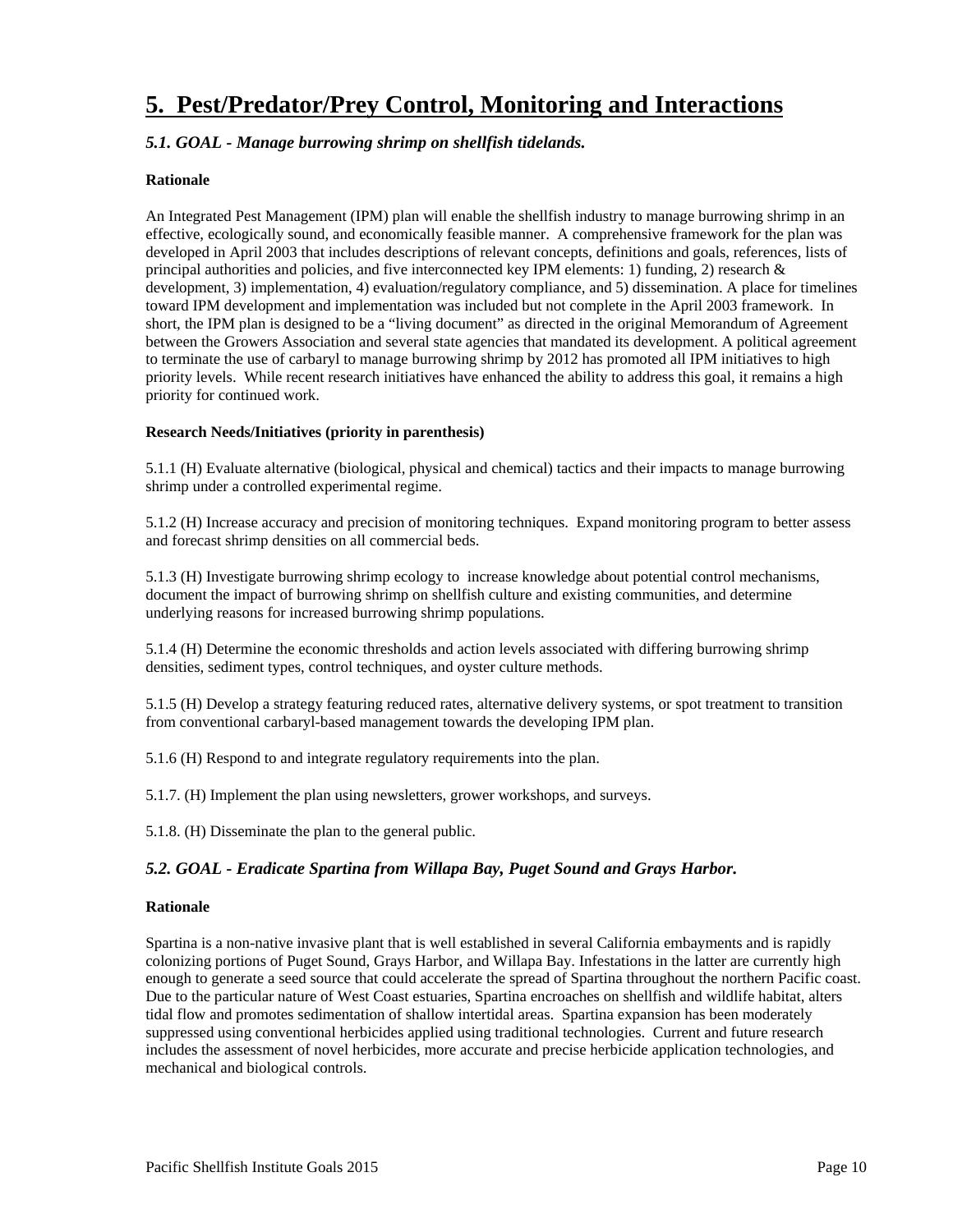### <span id="page-14-0"></span>**Research Needs/Initiatives (priority in parenthesis)**

5.2.1 (H) Promote and continue research on methods to reduce the size and rate of *Spartina* infestation, including biological control and advanced physical and chemical controls.

5.2.2 (M) Examine process and ability to re-claim land after *Spartina* has been removed

5.2.3 (M) Support and contribute to IPM plan development.

### *5.3. GOAL – Work toward preventing the spread and establishment of invasive non-native species.*

### **Rationale**

The introduction and establishment of the invasive non-native species in the U.S. is a serious and complex problem that needs to be addressed in a comprehensive and coordinated fashion.

### **Research Needs/Initiatives (priority in parenthesis)**

5.3.1 (H) Support and encourage coordinated state and local programs to monitor and control current nonindigenous specie invasions and to prevent the introduction of new unwanted species in West Coast states.

5.3.2 (L) Develop alternative control methods to limit the spread and colonization of green crab populations and minimize impacts on other species.

5.3.3 (H) Coordinate the public education activities for preventing the establishment of invasive non- native species by producing fact sheets and informing the media of new developments.

5.3.4 (L) Determine the timing of settlement by green crabs using larval collectors near likely settlement areas.

5.3.5 (L) Determine possible impacts of green crabs to oyster and clam culture and study ways which various culture practices can be used to reduce or eliminate these impacts. Coordinate the public education activities for preventing the spread of green crab and establishment of other non-native species.

# *5.4. GOAL - Incorporate monitoring and control of shellfish pests, predators, seagrasses and macroalgae into an all encompassing Integrated Pest Management Plan (IPM) and examine emerging Ecologically Based Pest Management (EBPM) ideas and methods.*

### **Rationale**

Research is needed to develop better methods of preventing the colonization and spread of native and exotic pests as well as the predators of cultured shellfish. The other pests and predators which require varying levels of control by farmers include various species of crab, oyster drills, slipper shells, starfish, moon snails, perch and waterfowl.

Urbanization of shorelines surrounding traditional shellfish growing areas and the resulting nutrient runoff from yard fertilizers, domestic animal waste, failing septic systems and sewage treatment plants is theorized by some scientists to be generating increased blooms of macroalgae. Sea lettuce (Ulva spp.) and Enteromorpha spp. are opportunistic users of nitrogen and are coating the beaches and shellfish crops during the summer months with increased frequency, causing loss in shellfish crops.

Eelgrass (*Zostera marina* and *Z. japonica*) beds are dynamic colonizers and respond to a variety of physical and environmental variables. While some farming practices adversely impact eelgrass, others, including control of burrowing shrimp, promote the establishment of both eelgrass species. Growers and researchers have observed the presence of the exotic eelgrass, *Z. japonica*, to be increasing on many traditional shellfish beds. Current resource management policy inflexibly protects all eelgrass beds, including shellfish beds colonized by eelgrass as a result of the culture activities. The policy requires commercial growers to adopt more expensive cultural tactics, or even abandon traditionally vigorous beds. In such cases, the eelgrass may not survive those changes.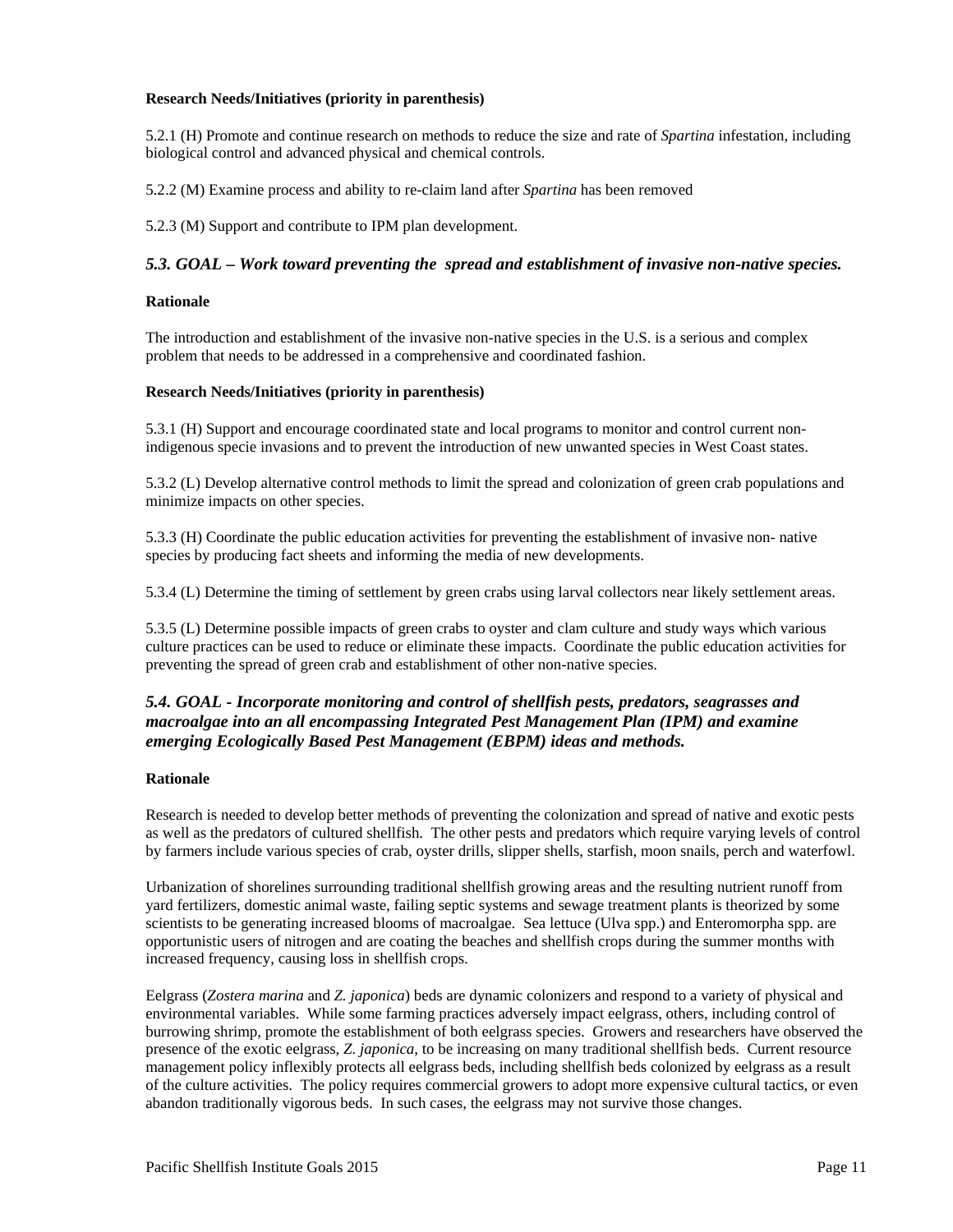### **Research Needs/Initiatives (priority in parenthesis)**

5.4.1 (H) Investigate and implement methods to identify and quantify the impact of pests, predators, and their indigenous natural enemies.

5.4.2 (H) Evaluate environmentally sensitive and relevant management tactics, beginning with the establishment of a data base of current investigations world-wide.

5.4.3 (H) Work with federal, state, local, and tribal resource management agencies to establish a seagrass policy which recognizes both the positive and negative aspects of grower activities. This new policy should provide for the management of beds based on the conservation and protection of estuarine habitat rather than the traditional policy based on no net loss of eelgrass. Educate public and resource agencies regarding the differences between native (marina) and non-native (japonica) eelgrass and assure policies do not require protection of non-natives.

5.4.4 Distribute catalog of control mechanisms and alternative tactics that have been tested.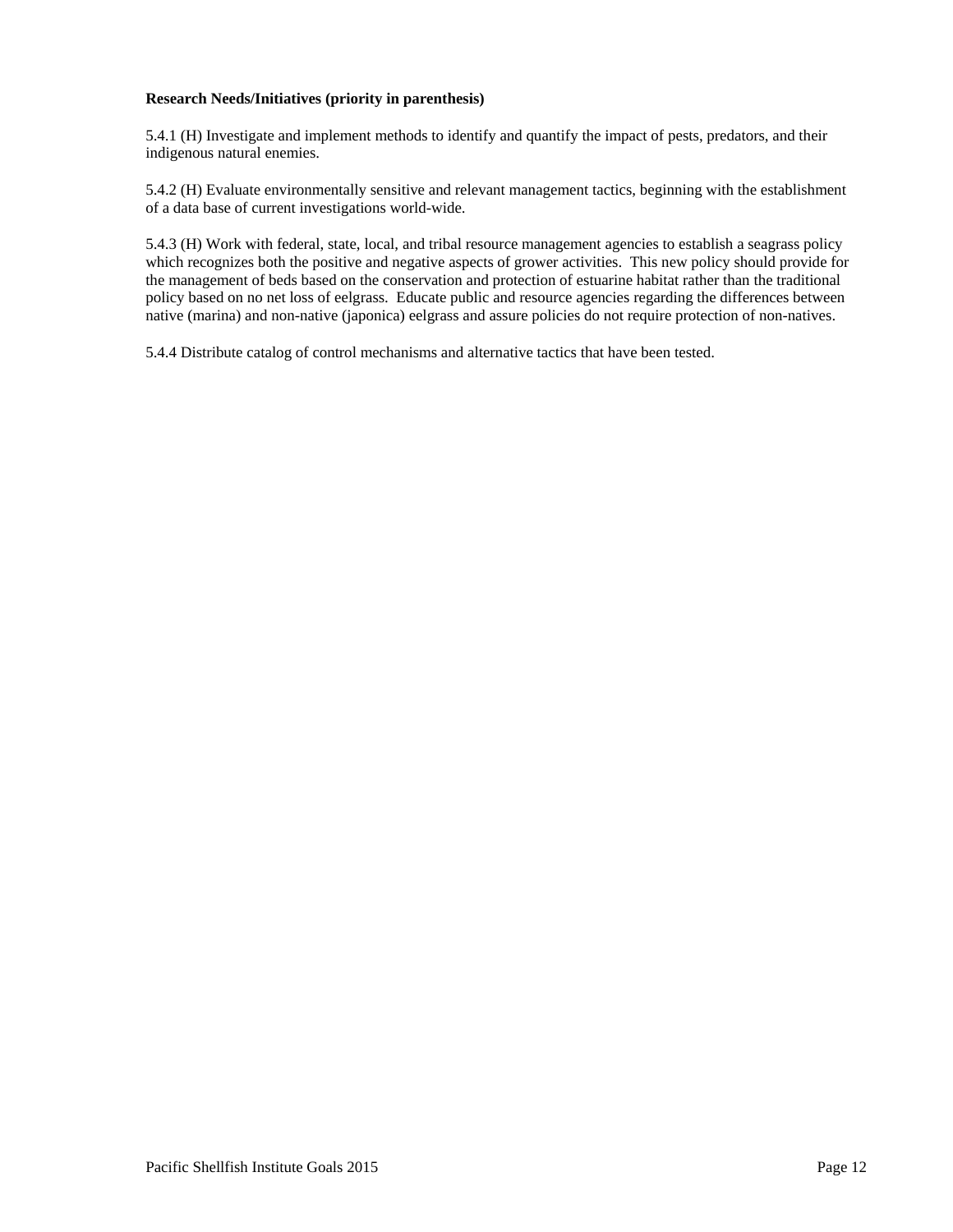# <span id="page-16-0"></span>**6. Human Health and Shellfish**

# *6.1. GOAL – Develop an ability to predict changes in toxic phytoplankton and bacterial levels in the water and sediments.*

### **Rationale**

Toxic phytoplankton and excessive bacteria levels can close shellfish growing waters very quickly. Occasionally toxin or bacteria levels increase so rapidly that contaminated product escapes detection, getting into the market place and causing illnesses. Once detected these products need to be recalled. The illnesses and recall process not only erode consumer confidence in the products but also represent a considerable expense for the shellfish grower. Inexpensive tools which would allow the early and rapid detection or prediction of developing blooms or increasing bacteria levels would prevent unnecessary illnesses and recall situations. It would also allow growers the opportunity to manage around the closures by shifting to new harvest areas or by supplying alternative product.

### **Research Needs/Initiatives (priority in parenthesis)**

6.1.1 (H) Communicate economic impacts of marine biotoxins to funding sources to encourage additional research funding.

6.1.2. (H) Develop rapid identification tools for toxins such as PSP, including field kits.

6.1.3 (H) Expand Pacific Shellfish Institute/ISSC project to identify *Vibrio parahaemolyticus* triggers, abundance and implications for management of harvesting.

6.1.4 (M) Collect information about virulent species, abundance and prevalence. Build comprehensive database for phytoplankton occurrences.

6.1.5 (M) As commercial or recreational energies are focused on new shellfish species, assure that the harmful algae bloom relationships in these species are understood. Identify how HABs affect them, and how absolute levels of toxins differ among shellfish species.

# *6.2. GOAL - Improve public understanding of shellfish pathogens and good shellfish handling practices.*

#### **Rationale**

Many shellfish borne illnesses are the result of individuals mishandling shellfish after they have purchased it in a retail outlet or harvested it recreationally. A public education campaign could reduce the number of illnesses associated with this mishandled product.

### **Research Needs/Initiatives (priority in parenthesis)**

6.2.1 (H) Improve public understanding of shellfish pathogens and good shellfish handling practices.

# *6.3. GOAL - Improve food handlers' understanding of shellfish pathogens and good shellfish handling practices.*

#### **Rationale**

The National Shellfish Sanitation Program (NSSP), which governs the activities of commercial shellfish operators, ensures that commercial growers possess a reasonable understanding of good shellfish handling practices. Retail marketers and restaurant workers often do not have this same level of understanding. Shellfish-borne illnesses are often associated with mishandling of the product once it is in the distribution system.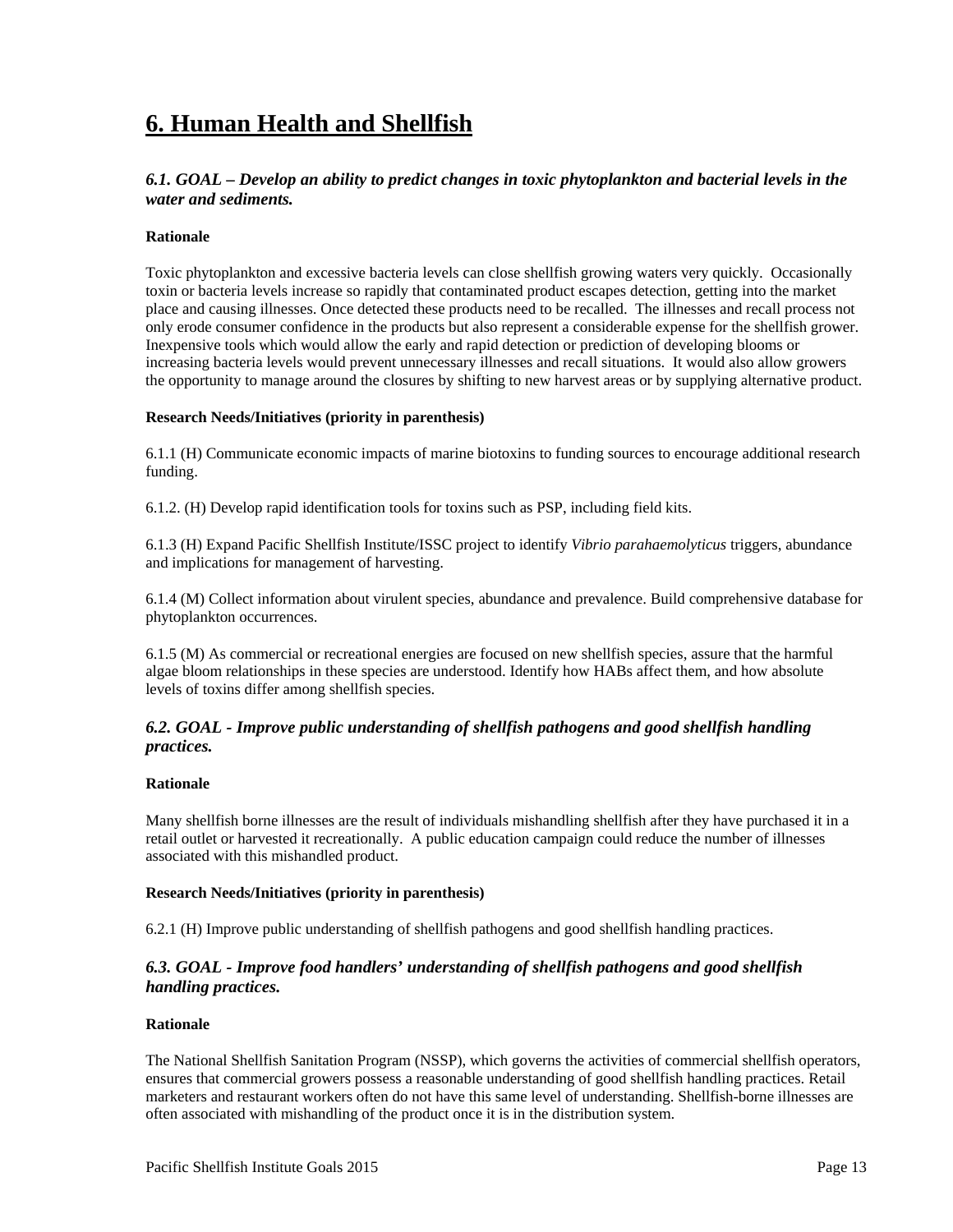### <span id="page-17-0"></span>**Research Needs/Initiatives (priority in parenthesis)**

6.3.1 (H) Improve food handlers understanding of shellfish pathogens and good shellfish handling practices. Work through local health departments and the Conference for Food Protection to disseminate this information.

6.3.2 (H) Transporters, retailers and consumers need to be educated on means to reduce time temperature abuse of shellfish.

# *6.4. GOAL - Improve tools to identify specific pollution sources.*

### **Rationale**

When growing areas are impacted by fecal coliform bacteria, it has historically been very difficult to determine the source and to quantify it. The result is a broad, expensive, slow, non-targeted assault on all non-point source pollution (birds, waterfowl, livestock, failing septic systems, storm water runoff etc.). Recently new microbial source tracking methods are being used to trace fecal coliform bacteria back to the source. While this has been helpful, there is not yet a technique available which can be used to quantify the contribution, nor does it assess the human health risk associated with the source. These techniques have advanced in the last few years and quantification is now possible, although it is still in the research phase.

# **Research Needs/Initiatives (priority in parenthesis)**

6.4.1 (H) Support on-going and new research to identify specific pollution sources (for protection and restoration/remediation).

6.4.2 (H) Support research that determines the human health risk associated with various sources of pollution.

# *6.5. GOAL -- Improve indicators of contamination to identify potential for human health impacts.*

### **Rationale**

Fecal coliform bacteria, the current indicator organism used to classify shellfish growing waters, is present in the feces of all warm blooded animals. This indication does not, however, correlate well with the presence of human pathogens and human health risk. Indicators that are more directly representative of human health risk have been desired by the industry for many years.

### **Research Needs/Initiatives (priority in parenthesis)**

6.5.1 (H) Promote and monitor progress of indicator studies. Obtain EPA study of 2004 to identify and prioritize additional research needs as appropriate. Monitor state protocols to determine value of enterococcus for shellfish growing areas.

6.5.2 (M) Determine if water quality monitoring for fecal coliforms is a good indicator of bacterial and viral safety of product.

# *6.6. GOAL - Improve epidemiology/reporting systems to identify accurate level of problems so the effectiveness of management controls can be identified.*

### **Rationale**

Typically, only a small percentage of shellfish-borne illnesses are reported. Many shellfish illnesses result in gastroenteritis and individuals often are not ill enough to seek medical attention. When they do report an illness to a local health authority, they are often reluctant to submit a stool sample, which is essential for verification. Different states have different reportable diseases resulting in inconsistent reporting. Reporting problems exacerbate the epidemiological investigation of the illness outbreaks and complicate assessment of the effectiveness of management controls.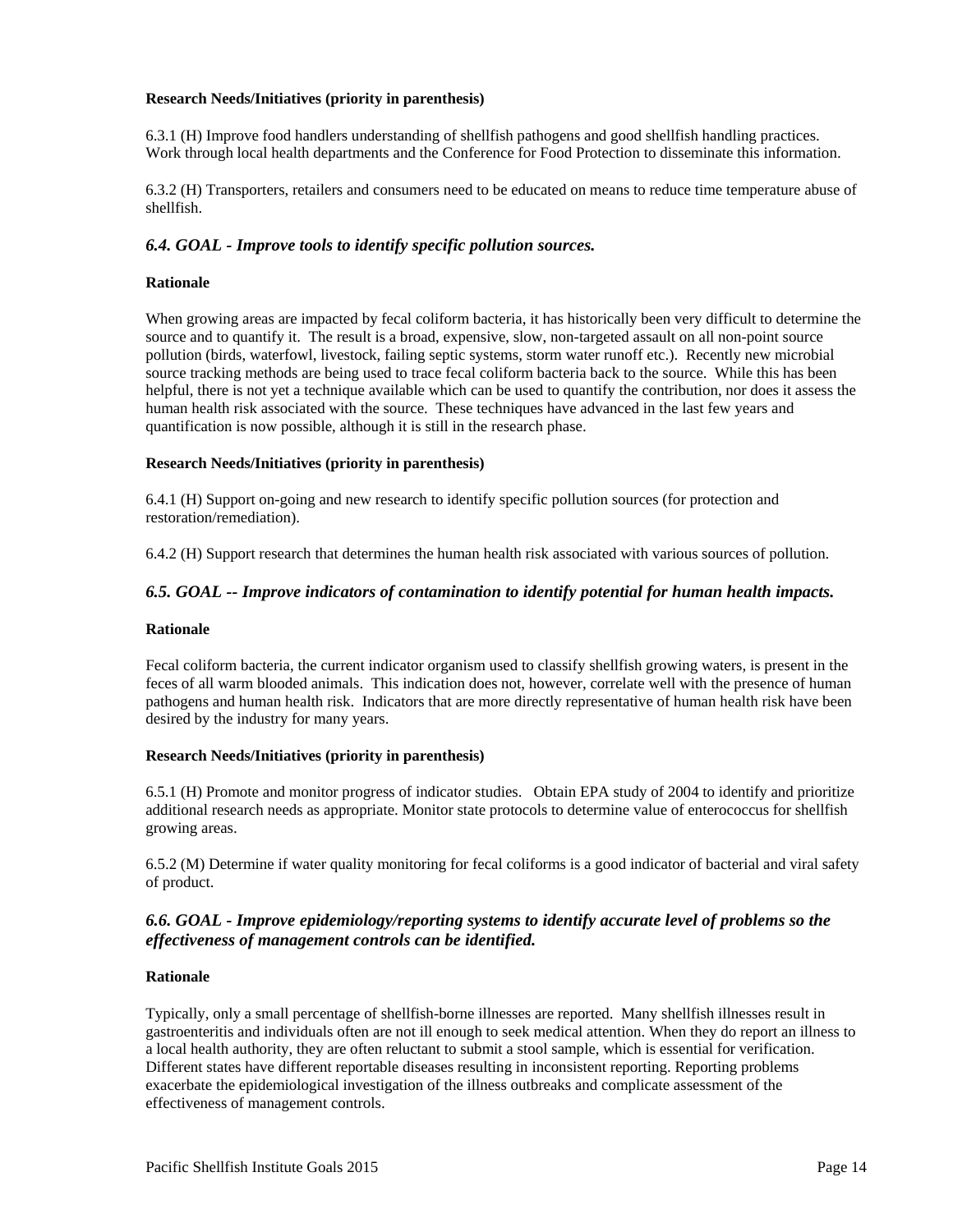### <span id="page-18-0"></span>**Research Needs/Initiatives**

6.6.1 Encourage the institution of a nationwide policy, based upon that of Washington State, which requires mandatory reporting of shellfish-borne illnesses to local health departments and the State/Provincial shellfish authority by healthcare workers.

6.6.2 Review Wastewater Treatment Emergency notifications (WWTP), and closure and recall protocols to make sure they are being followed by all partners including state and local health jurisdictions. Recommend mock exercises.

6.6.3 Determine what types and numbers of illnesses are associated with shellfish products. What pathogens European and Asian countries are monitoring for, and whether their requirements equivalent to the US?

# *6.7. GOAL - Improve understanding of dynamics of Paralytic Shellfish Poisoning (PSP) accumulation in geoducks and other bivalve shellfish species.*

#### **Rationale**

Since 1996, Washington Department of Health (DOH) has utilized the visceral ball of the geoduck in the PSP analysis. Prior to that time, only the siphon had been tested, as this was thought to be all that was consumed. Because the visceral ball of clams concentrates PSP toxins to a far greater degree than does the muscle tissue - and since it is now known that a segment of the market consumes the gut ball as well as the siphon - DOH determined it was necessary to use the visceral mass as the more conservative basis of the PSP test. The result has been increased closures and a high degree of variability in PSP results within the same harvest lot. During 1998 there were eight product recalls in Washington related to PSP infected geoducks. A clearer understanding of PSP dynamics in geoducks and other bivalve shellfish species is essential to adequately protect public health and minimize economic impact to the industry.

### **Research Needs/Initiatives (priority in parenthesis)**

6.7.1 (H) Encourage further research on PSP in geoduck, looking at variables such as depth, harvesting effects, seasonality, water column, intertidal vs. subtidal, cultured vs. wild, and age variability.

6.7.2 (H) Encourage further evaluation of the risk assessment associated with PSP and other toxins levels currently established in the National Shellfish Sanitation Program and current methods of testing.

6.7.3 (H) Conduct ecosystem based studies to provide insight into increased PSP toxin levels in all bivalve species, as a tool to identify mitigation methods.

6.7.4 (H) Encourage further research on PSP retention and depuration for geoduck clams and other bivalve species.

# *6.8. GOAL - Improve understanding of dynamics of domoic acid accumulation in all bivalve shellfish species.*

#### **Rationale**

Currently, domoic acid poisoning has been affecting more and more shellfish crops in the Puget Sound as well as being a chronic problem in coastal areas of all West Coast states. The geographic extent of this toxin has been spreading as it moves down into central and south Puget Sound.

6.8.1 (H) Encourage further research on domoic acid accumulation into all commercial bivalve species.

6.8.2 (H) Encourage further research on domoic acid retention and depuration for all commercial bivalve species.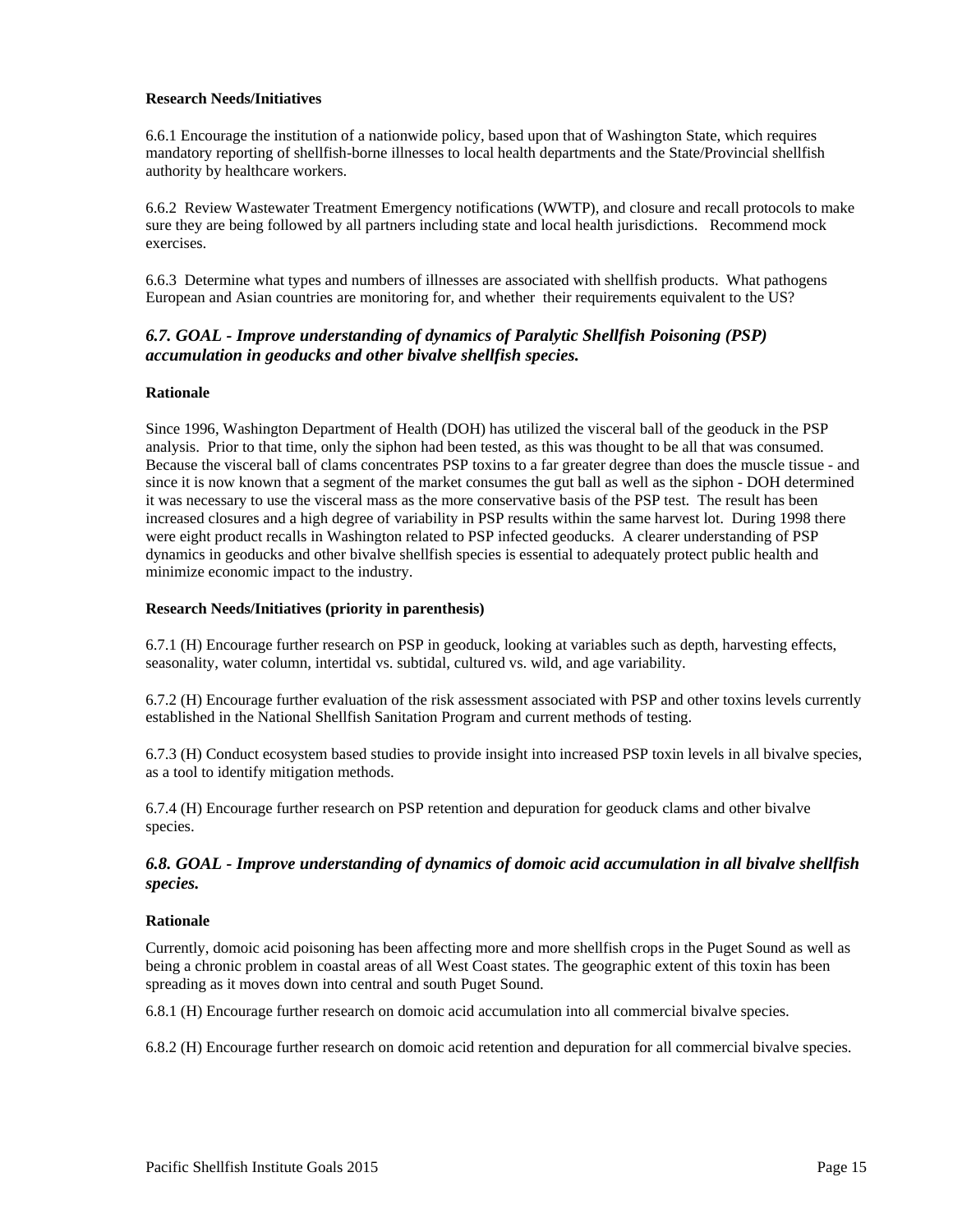# <span id="page-19-0"></span>*6.9. GOAL – Support research directed at developing effective methodologies to control the impacts of marine biotoxins, bacteria, viruses, and heavy metals in live shellfish.*

### **Rationale**

Toxic marine algae, *Vibrio* spp. and other marine bacteria, and viruses are public health risks associated with West Coast shellfish. Monitoring of shellfish meats and growing areas is expensive and growers are economically impacted by closures, product recalls and lost consumer confidence. While depuration is a proven technology for eliminating harmful bacteria from shellfish, it is not effective at eliminating viruses or marine biotoxins. The development of post harvest treatments for live shellfish that are effective at eliminating marine biotoxins and viruses as well as bacteria would improve public health protection and reduce the associated economic impacts to the industry.

# **Research Needs/Initiatives (priority in parenthesis)**

6.9.1 (H) Conduct research to identify possible inactivation or removal (depuration) of marine biotoxins from live shellfish.

6.9.2 (H) Conduct research to develop an effective process for the removal of viruses from live shellfish.

6.9.3 (H) Conduct comparisons of heavy metal accumulation in bivalve species, possibly using oysters as a "sentinel" species, and processes to reduce concentrations.

6.9.4 (M) Conduct research on technology to eliminate or control the growth of bacteria in live shellfish

6.9.5 (H) Investigate the cause of sporadic cases of *Vibrio parahaemolyticus* (Vp) associated with low tdh+ and tlh numbers. Determine the role and significance of different strains, and need or potential for a different pathogenicity indicator.

6.9.6 (M) Assess new shellfish depuration technologies and the potential for their application to facilitate harvest from restricted or prohibited harvest areas.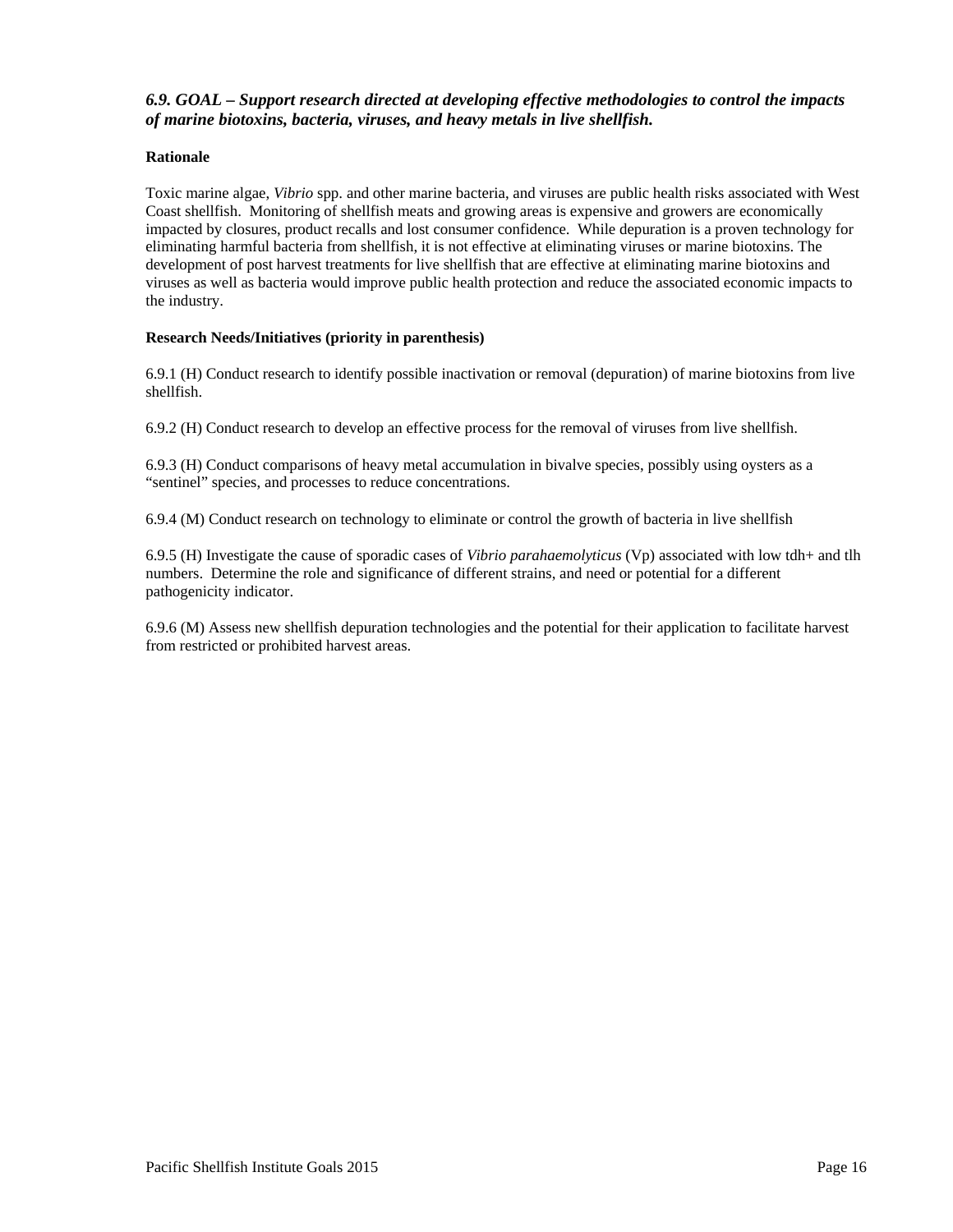# <span id="page-20-0"></span>**7. Protection, Enhancement and Restoration of Water Quality in Shellfish Growing Areas**

# *7.1. GOAL - Respond to water quality problems in grower watersheds in a coordinated, knowledgeable constructive manner.*

### **Rationale**

With coastal populations on the rise, shellfish growing areas are threatened with degrading water quality from failing on-site sewage systems, storm water runoff, domestic animal waste, increased recreational use without adequate facilities, and increasing population densities in the Puget Sound watershed. Existing commercial dairy and livestock are frequent sources of pollution to shellfish growing waters as well. Collectively, growers have considerable knowledge on these various problems and solutions. Responding in a coordinated, cooperative fashion could prevent future growing area classification downgrades. It will also reduce the time necessary to resolve problems and upgrade polluted growing areas.

### **Research Needs/Initiatives (priority in parenthesis)**

7.1.1 (H) Establish a water quality standing committee within PCSGA to respond to water quality problems in West Coast shellfish growing areas. This committee should:

- Draw on the collective experiences of growers in areas that have been plagued by water quality problems;
- Be familiar with water quality law [Clean Water Act (Total Maximum Daily Load's (TMDL's), 303d list), Shellfish Protection Districts (Revised Code of Washington 90.72) etc.];
- Consider revisiting the shellfish protection district legislation to make it more responsive to emerging problems, "enforceable", and more sustainable; and
- Be involved in local and regional watershed plan development and implementation (i.e. The Puget Sound Action Team's Puget Sound Conservation and Recovery Plan and the Northwest Marine Straits Marine Conservation Initiative).

7.1.2 (M) Seek grant funding to collect oyster condition index in different growing areas throughout the year.

7.1.3 (M) Form alliances between growers and marine resources committees (MRCs)/watershed groups/tribes to provide a stronger focus on shellfish growing water quality.

7.1.4 (M) Promote new methods to assess historic water quality conditions (such as recent analyses of sediment core samples -- ffi: Yongwen Gao, research scientist, Makah Nation, and Eric Crecelius, Battelle Marine Sciences Laboratory, Sequim).

# *7.2. GOAL – Encourage community shellfish farms and backyard shellfish gardening as a strategy for investing the community in the health of local waters and galvanizing broader community support for pollution control projects.*

#### **Rationale**

State statutes that require local governments to create shellfish protection districts following shellfish downgrades provide a structure within which locally appointed committees identify potential pollution sources and recommend specific fixes. Similarly, state laws that require local governments to create operation and maintenance programs for on-site septic systems provide the authorization needed to implement local programs. These statutes do not, however, guarantee that local elected officials act on these recommendations and fund infrastructure improvements and pollution control projects critical to the restoration of water quality and shellfish harvesting. Even with shellfish growers advocating for local water quality improvements, broader community support is needed in order for local elected officials to allocate scarce dollars to shellfish restoration. Promoting community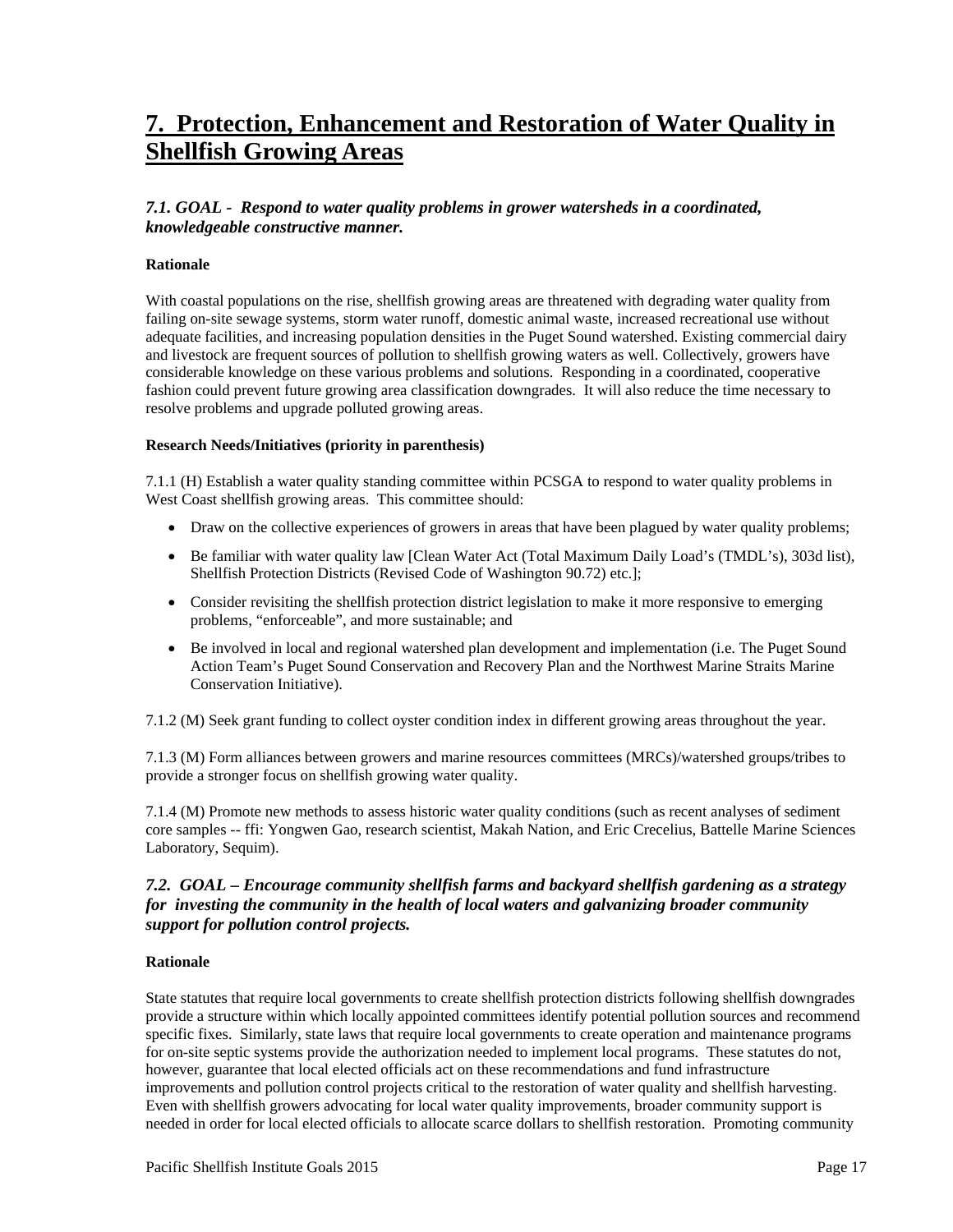shellfish farms and backyard shellfish gardening is an effective way to expand the ranks of shellfish and water quality advocates at the local level – people who insist to their elected officials that water quality in a particular bay or inlet should be improved in order to maintain or restore shellfish harvesting. As more and more shellfish growers are discovering, getting the community involved in shellfish gardening and other forms of communitybased shellfish operations serves both the industry and the resource. It creates allies in the community who are helping to elevate shellfish as a funding priority AND the shellfish that are planted improve the health of local waters and near-shore ecosystems through biofiltration and nutrient cycling.

### **Research Needs/Initiatives (priority in parenthesis)**

7.2.1 (H)

7.2.2 (H)

7.2.3 (M)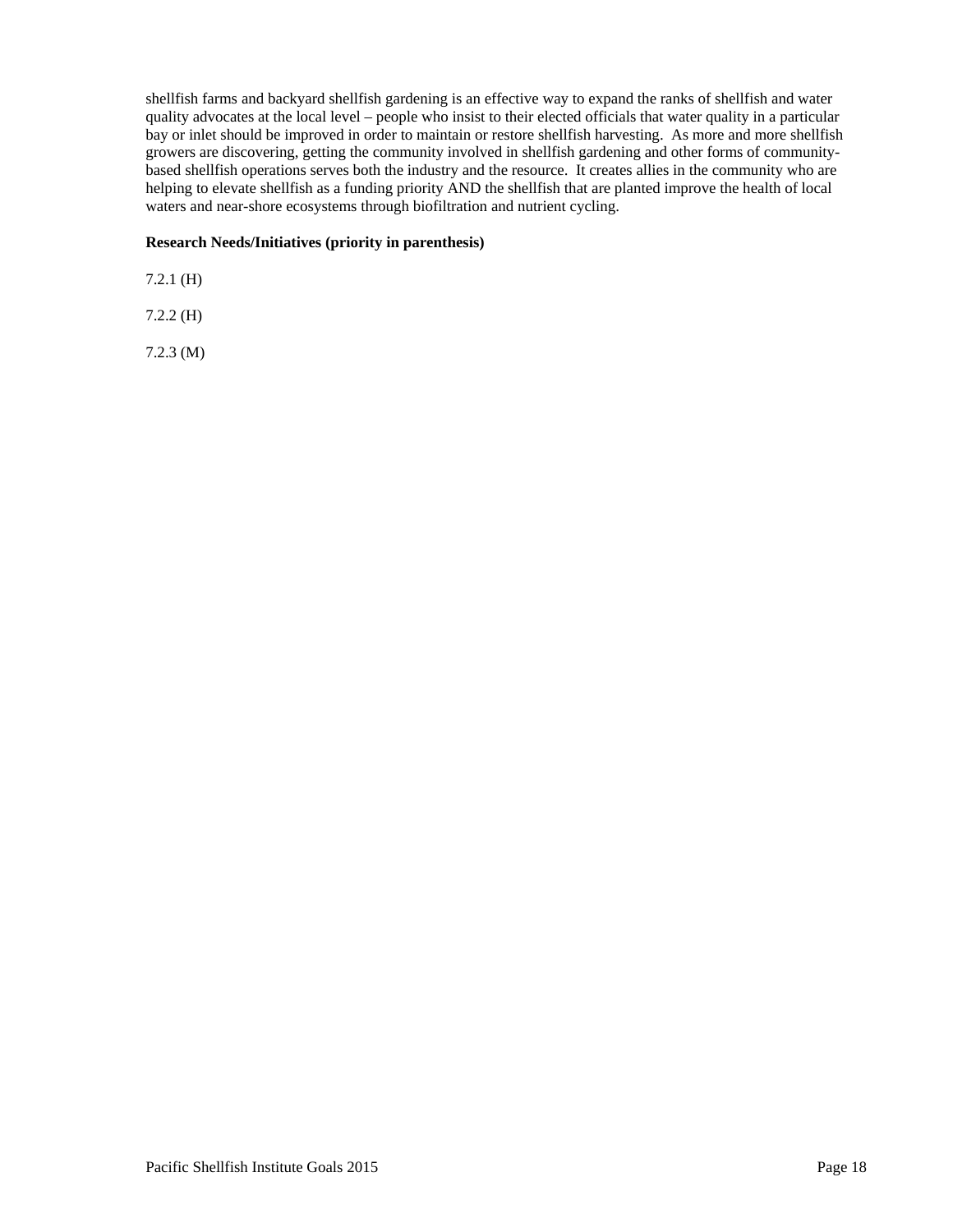# <span id="page-22-0"></span>**8. Aquaculture Training, Education and Outreach**

# *8.1. GOAL - Provide aquaculture training for industry and tribal employees.*

### **Rationale**

Staff training is a critical requirement for new and existing employees. New employees often have backgrounds unrelated to the shellfish business with little understanding of shellfish culture, safe food handling practices, a business/managerial background, or other skills required by the industry and tribes. In addition, there is a need to provide people interested in becoming shellfish farmers or involved in shellfish restoration with a "tool box" of information that will help them enter the profession.

### **Priorities/Initiatives (priority in parenthesis)**

8.1.1 (H) Develop and provide information on the availability, type and cost of aquaculture training on the West Coast and at other locations.

8.1.2 (H) Establish a short-term training program including on-the-job training (i.e. algae culture methods, BMP outreach, restoration methods, business management and personnel issues) with links to professional organizations, meetings or workshops.

8.1.3 (M) Develop risk management strategies for oyster farmers.

8.1.4 (M) Develop distance learning curricula (with associated video tools*,* CDs and web-pages) in association with an accredited college/university for in-house employee training.

8.1.5 (M) Work with local universities or technical colleges to adapt existing USDA aquaculture technical modules for employee training.

8.1.6 (L) Evaluate and promote longer-term continuing education offerings, similar to the Washington Agriculture-Forestry program or specific course-work at local colleges, to provide more extensive aquaculture training.

# *8.2. GOAL - Continue support for formal undergraduate and graduate training in aquaculture centers and laboratories at community colleges, universities, tribal and other research facilities*

### **Rationale**

Continued advances in the shellfish industry and shellfish restoration programs require a substantial commitment by research institutions. New students and faculty are required to support these programs. The industry and the private sector research and consulting community will need students with training in shellfish biology, marine ecology, culture techniques, aquaculture business and management, and related disciplines. In addition, some fraction of the student and faculty effort should be directed toward meeting applied research priorities.

### **Priorities/Initiatives (priority in parenthesis)**

8.2.1 (H) Promote recruitment to bring new students and faculty into these programs especially to fill positions left vacant by faculty who have retired or moved into more administrative duties.

8.2.2 (H) Ensure there is significant shellfish industry participation in strategic planning efforts at universities and colleges.

8.2.3 (H) Promote the continued development of aquaculture research and training programs at the high school, technical school, and college levels.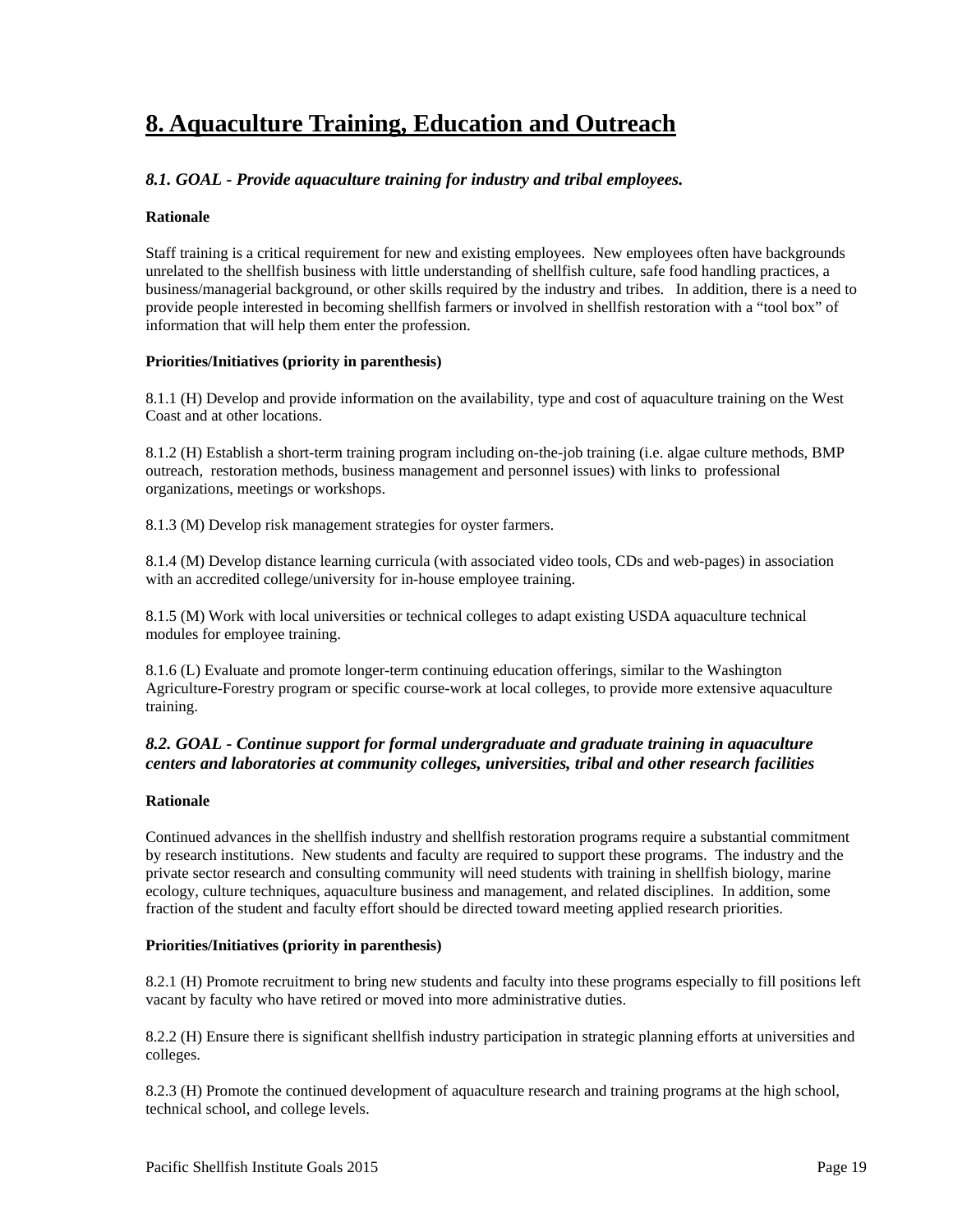<span id="page-23-0"></span>8.2.4 (M) Develop course curricula to match the 2015 research program goals.

8.2.5 (H) Establish community college-based certification programs for farm managers to include both aquaculture and business management skills.

8.2.6 (M) Assess possible direct support by the industry *and* non-profit organizations of students and faculty in oncampus training and teaching programs.

# *8.3. GOAL - Offer "hands-on" education programs at leading industry, community and tribal facilities.*

### **Rationale**

Formal academic training and laboratory exercises cannot replace experience gained in working in the field or commercial sector. Short-term to long-term (i.e. more than 1 month) study with industry and field research/agency partners, as well as community and non-profit foundations, should be encouraged as part of the educational experience. In addition, regulators in state and federal agencies should be encouraged to participate in short internships to better understand the challenges facing the shellfish industry and programs involved in shellfish restoration.

#### **Priorities/Initiatives (priority in parenthesis)**

8.3.1 (H) Work with the industry and tribes to develop intern opportunities.

8.3.2 (H) Provide funding to support short-term internships.

8.3.3 (H) Provide universities and colleges with information on internships for students at industry, research, and tribal facilities.

8.3.4 (H) Facilitate involvement in community and demonstration projects.

8.3.5 (H) Develop a web-site to facilitate the placement of student and professional interns at farms or organizations involved in shellfish restoration.

# *8.4. GOAL - Promote shellfish education in public schools, FFA/4-H program, tribal schools, marine science centers, public / private aquaria*

#### **Rationale**

Schools and other centers of marine education for children provide an opportunity to educate a wide range of students in classroom, laboratory and field settings. Students gain entrepreneurial skills and an understanding of the biological and water quality requirements of shellfish culture and restoration.

#### **Priorities/Initiatives (priority in parenthesis)**

8.4.1 (H) Integrate aquaculture product marketing concepts into selected school business courses.

8.4.2 (M) Incorporate FFA/4-H aquaculture instructional packages and curricula for high school students.

8.4.3 (M) Encourage students to attend regional and national meetings and competitions sponsored by the Future Farmers of America.

8.4.4 (M) Work with PCSGA, non-government organizations (NGOs), foundations and individual growers to develop opportunities for high-school students.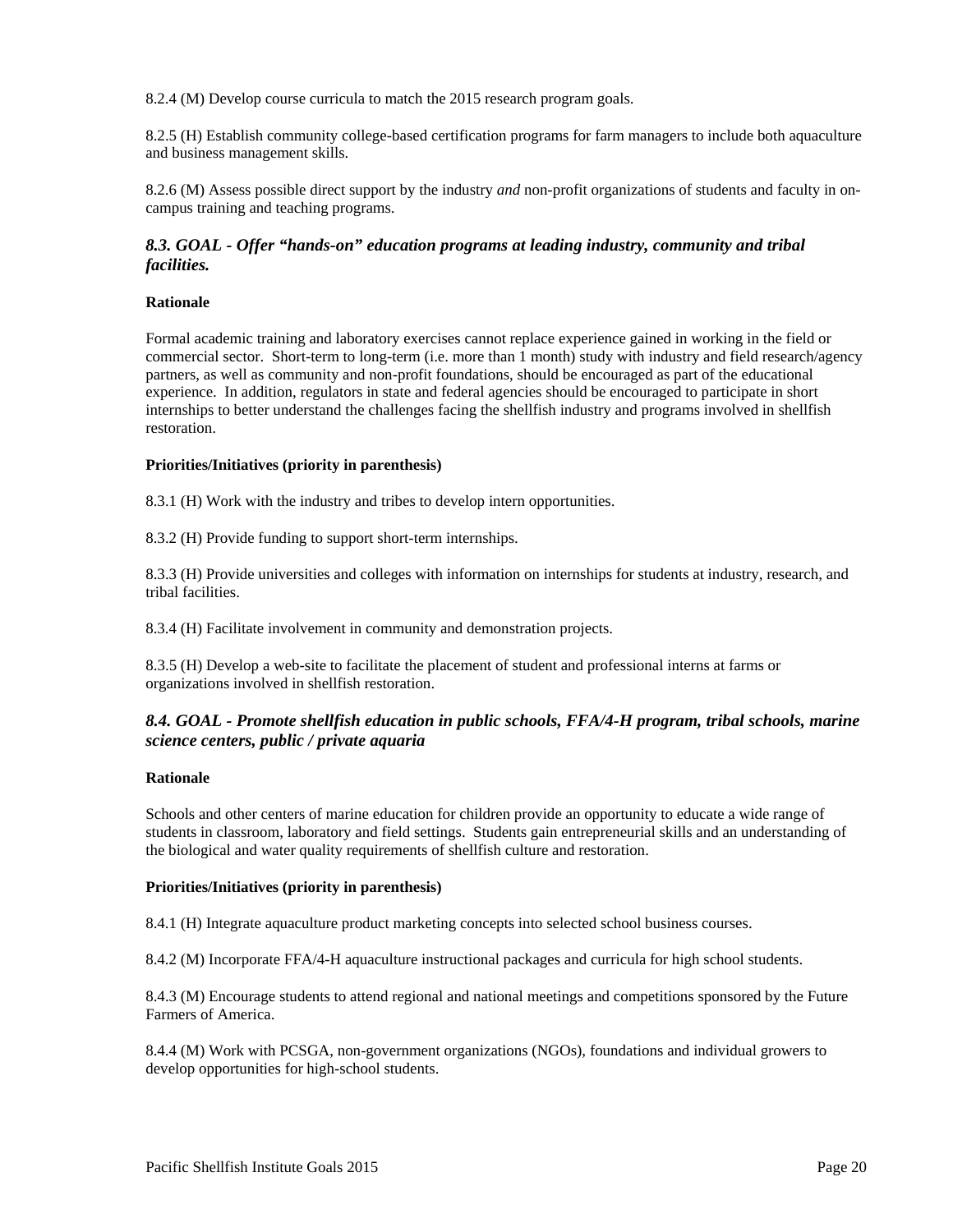<span id="page-24-0"></span>8.4.5 (M) Further expand and distribute shellfish club curriculum developed for the Quilcene-Brinnon High School shellfish science program.

8.4.6 (L) Work with an existing public display aquarium to create working shellfish culture exhibits.

# *8.5. GOAL - Aquaculture information available and outreach should be made to the shellfish industry, tribes, and regulatory agencies.*

# **Rationale**

Many growers have requested creation of shellfish library dedicated to the shellfish industry. Information resources should be made available in the PCSGA web-page or other accessible location.

### **Priorities/Initiatives (priority in parenthesis)**

8.5.1 (H) Assist industry and tribal staff in improvement and cataloging of a reference collection of scientific and public publications, a video library, and materials for training.

8.5.2 (H) Improve and expand on the PCSGA web-page or develop a stand-alone PSI web-page to electronically distribute information.

8.5.3 (M) Create an aquaculture information database cataloging existing information relevant to the shellfish industry and link it into web-pages of interest such as those of the PCSGA/PSI and WRAC.

8.5.4 (M) Develop a readily available "tool-box" of information for people interested in learning how to become an oyster farmer or to become involved in shellfish restoration.

8.5.5 (H) Continue to encourage tribal and agency personnel to attend the annual Pacific Coast Shellfish Growers Association (PCSGA) conference as well as the conference put on by Washington Sea Grant.

8.5.6 (H) Expand educational efforts to tribal and agency personnel regarding the beneficial ecological effects of shellfish aquaculture.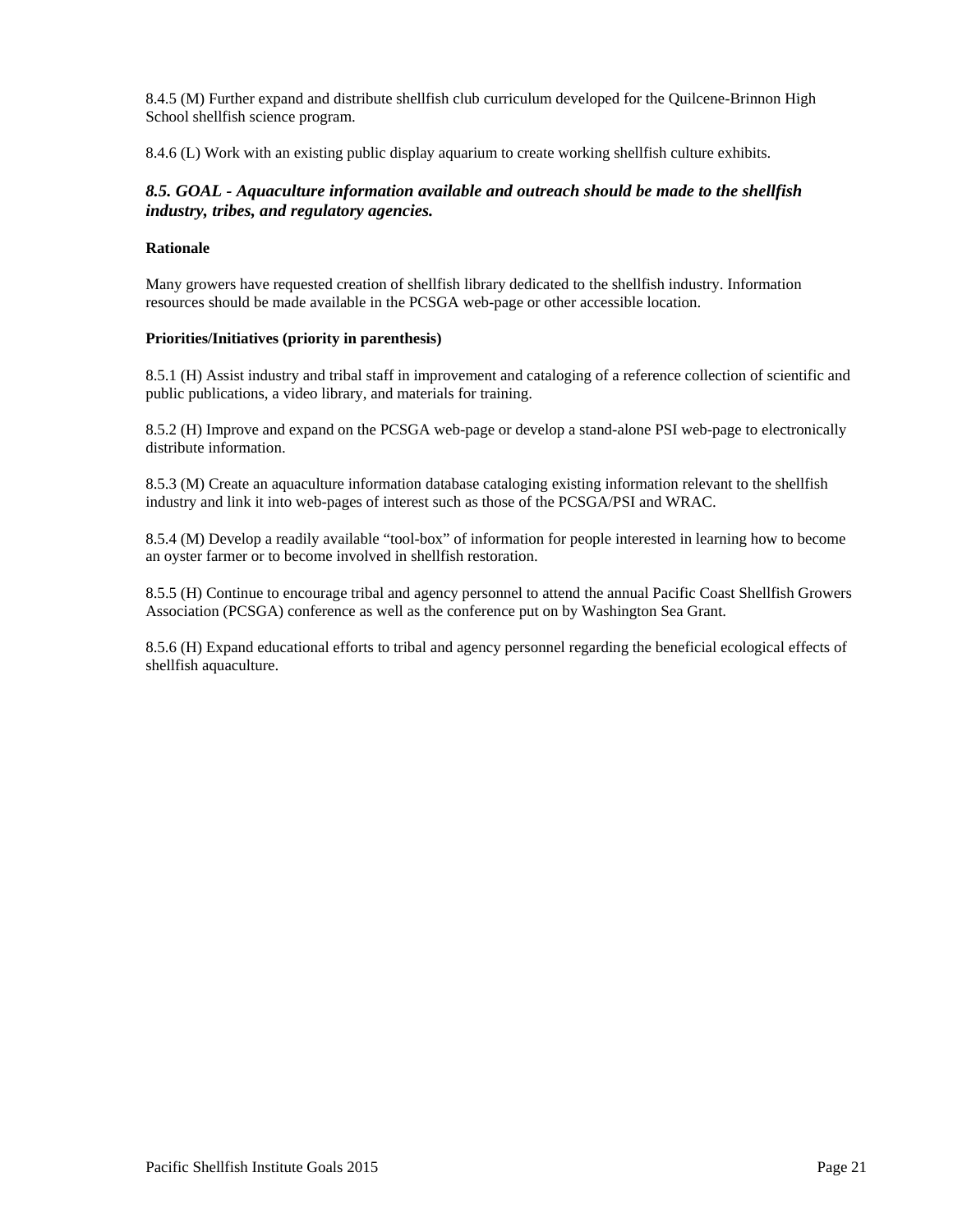# <span id="page-25-0"></span>**9. Farming, Harvesting and Processing: New Methods and New Products**

*9.1. GOAL - Work with the Washington Department of Ecology (WDOE) to transition industry from individual National Pollution Discharge Elimination System (NPDES) permits to "general permits" and assure that effluent tests required are relevant.* 

### **Rationale**

NPDES permits are currently required to discharge water used in shellfish processing to surface waters of the state. These permits are very cumbersome and expensive. They require frequent and expensive testing of effluent (sometimes for irrelevant constituents) and the periodic submission of discharge monitoring reports. Washington has a general permit option for groups of dischargers that possess similar, low impact, effluent discharges that are comparable to the discharges produced by the shellfish processing industry. The general permit would simplify permitting and reduce the cost to the industry.

### **Research Needs/Initiatives (priority in parenthesis)**

9.1.1 (H) Develop innovative, economical, and environmentally-sound wastewater disposal processes for the shellfish industry (i.e. the Taylor Shellfish Farm hybrid poplar/cottonwood irrigation).

9.1.2 (H) Pursue a general permit to replace the NPDES permit for shellfish processors. Negotiate with WDOE to assure that effluent testing evaluates only relevant constituents.

# *9.2. GOAL – Establish optimal processing and handling techniques for live and processed geoduck.*

#### **Rationale**

Geoduck culture is a rapidly expanding component of the aquaculture industry and the wild geoduck fishery is currently producing several million pounds of product annually. Most of this product has historically been exported "whole" in the shell to Asian markets. Despite the high value of the product and the quality conscious market receiving it, relatively little is known about optimal product handling from harvest, through processing, packing and shipping. With PSP closures becoming an increasing problem, processed meats are a product that will likely emerge but, as with the whole shelled product, little is known about optimal processing and handling techniques to maintain maximum product quality for this market Develop a manual especially for handling and shipping live geoduck

#### **Research Needs/Initiative (priority in parenthesis)**

9.2.1 (H) Research and develop guidelines for optimal product handling for live geoduck and other bivalves from harvest through shipping.

9.2.2 (L) Research and develop protocols for the optimal shucking and packing of geoduck meats.

9.2.3 (M) Research on the use of time/temperature monitors and the shipping of geoducks.

# *9.3. GOAL – Continue development trials of High Hydrostatic Pressure processing for oysters and other shellfish species.*

### **Rationale**

Recent commercial applications indicate that High Hydrostatic Pressure (HHP) is effective at releasing the adductor muscle from both shells without changing the texture or other characteristics of the meats. The process also appears to effectively kill bacteria (*Vibrio* spp.). Promising commercial results indicate further exploration of this technique is merited.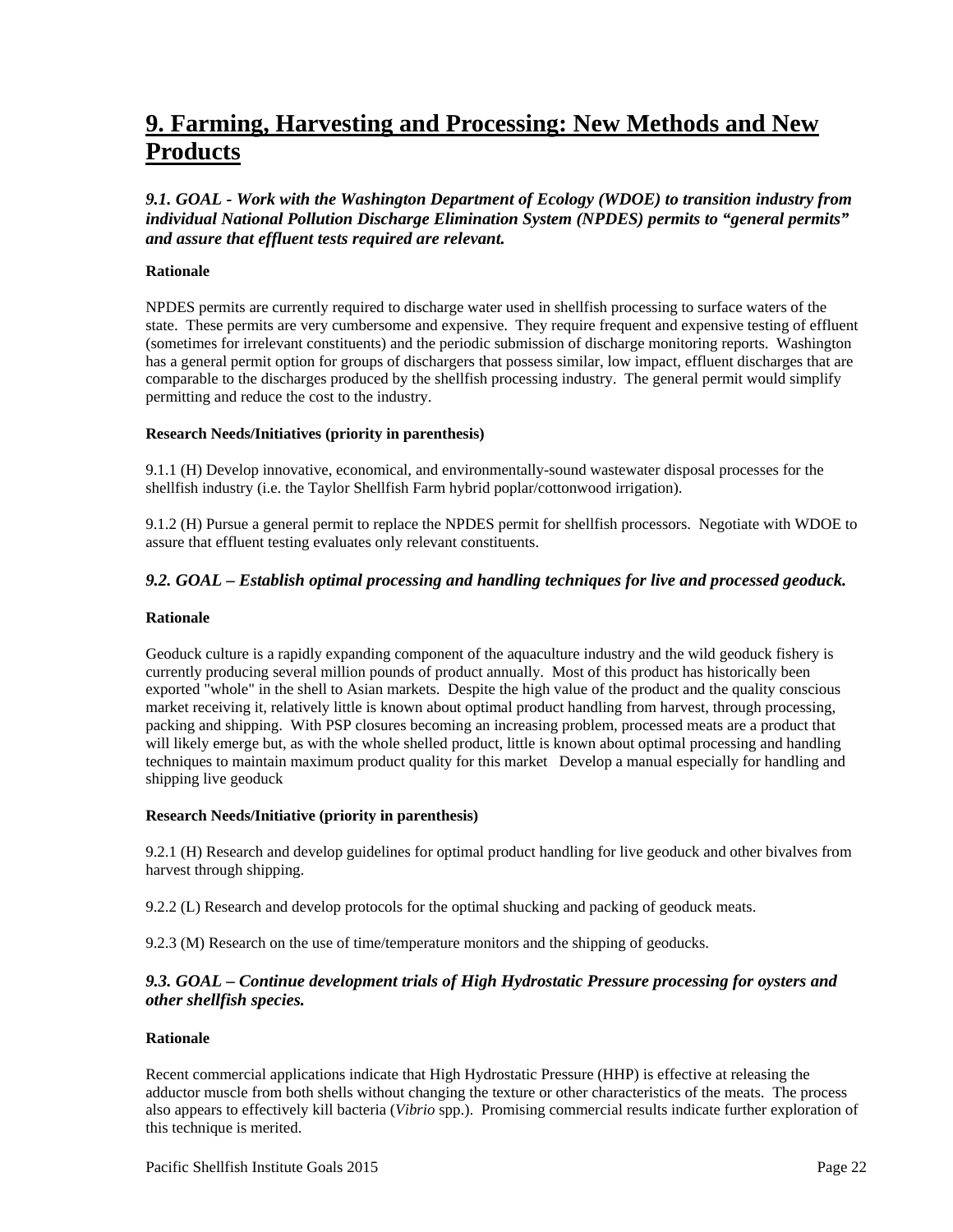### <span id="page-26-0"></span>**Research Needs/Initiative (priority in parenthesis)**

9.3.1 (H) Investigate the effects that HHP processing has on product shelf life, *Vibrio* bacteria, various toxic phytoplankton (PSP, domoic acid, DSP), viral pathogens (human) and spoilage microbes. Research in HHP has been done and papers published: 1) Calik, H., Morrissey, M.T., Reno, P., and An, H. 2002. Effect of high pressure processing on *Vibrio parahaemolyticus* strains in pure culture and whole oysters. J. Food Sci. 67: 1506- 1510; 2) He, H., Farkas, D., Adams, R., and Morrissey, M.T. 2002. The use of high hydrostatic pressure to shuck oysters and extend shelf-life. J. Food Sci. 67: 640-45.

9.3.2 (H) Develop National Shellfish Sanitation Program guidelines for HHP treatment for the control of *Vibrio parahaemolyticus*.

### *9.4. GOAL – Evaluate other value-added processing methods for use by the west coast industry.*

### **Rationale**

It is essential that the oyster industry move toward new product development for improved safety and opening of new markets. The sales of shucked oyster meats have been relatively flat over the past decade and there is a critical need to introduce new consumers (younger generation) to oysters. Recent successes such as the 'oyster shooter' product made for retail and foods service has shown the potential of developing new products. Conduct a consumer survey so that value-added products are market driven not production driven. Understanding consumer needs both in the domestic and the international arena is critical for developing successful products in the marketplace.

### **Research Needs/Initiative (priority in parenthesis)**

9.4.1 (H) Freezing -- Determine time/temperature parameters for freezing shellstock and shucked oyster meats. Measurements should include sensorial, chemical and microbial determinations over extended shell-life storage. Freezing will also decrease bacterial count (especially *Vibrios*) and the effect on specific pathogens should be determined. Freezing will also lend itself to new value-added product development with oysters as the main ingredient.

9.4.2 (M) Irradiation -- E-beam radiation has been shown to be effective in eliminating pathogens without adversely affecting the sensory quality of oysters. Additional work is needed for shelf-life determination. Ebeam radiation has been approved by FDA 2005 as a process for oysters and there continues to be great interest in this method. Preliminary data has shown it can affect texture and quality of whole oysters; more research is needed to determine the tradeoffs between *Vibrio* inactivation and sensory changes.

9.4.3 (M) Other -- Thermal pasteurization of value-added products will eliminate potential pathogens and expand opportunities for new product niches. Time/temperature parameters and measurement of sensory, chemical and microbial indicators are essential for this research.

9.4.4 (H) Packaging – There has been a revolution in packaging technology over the past decade and new packaging options for fresh and processed products should be researched as potential options for new and value added products. Modified Atmosphere Packaging (MAP) is currently being used in Europe for shellfish value added products and needs to be explored in the U.S. However, FDA has concerns regarding the use of MAP and this needs to be addressed as well.

# *9.5. GOAL -- Establish a library of processing, seafood handling, and value added developments to be maintained by PCSGA/PSI*

### **Rationale**

Currently, information regarding the different aspects of shellfish production and processing is widely distributed among various research facilities and public agencies. A centralized library of information pertinent to commercial shellfish culture would be of great value to researchers and commercial growers. In addition, trips (both domestic and international) should be setup for growers to plants to view new processing techniques for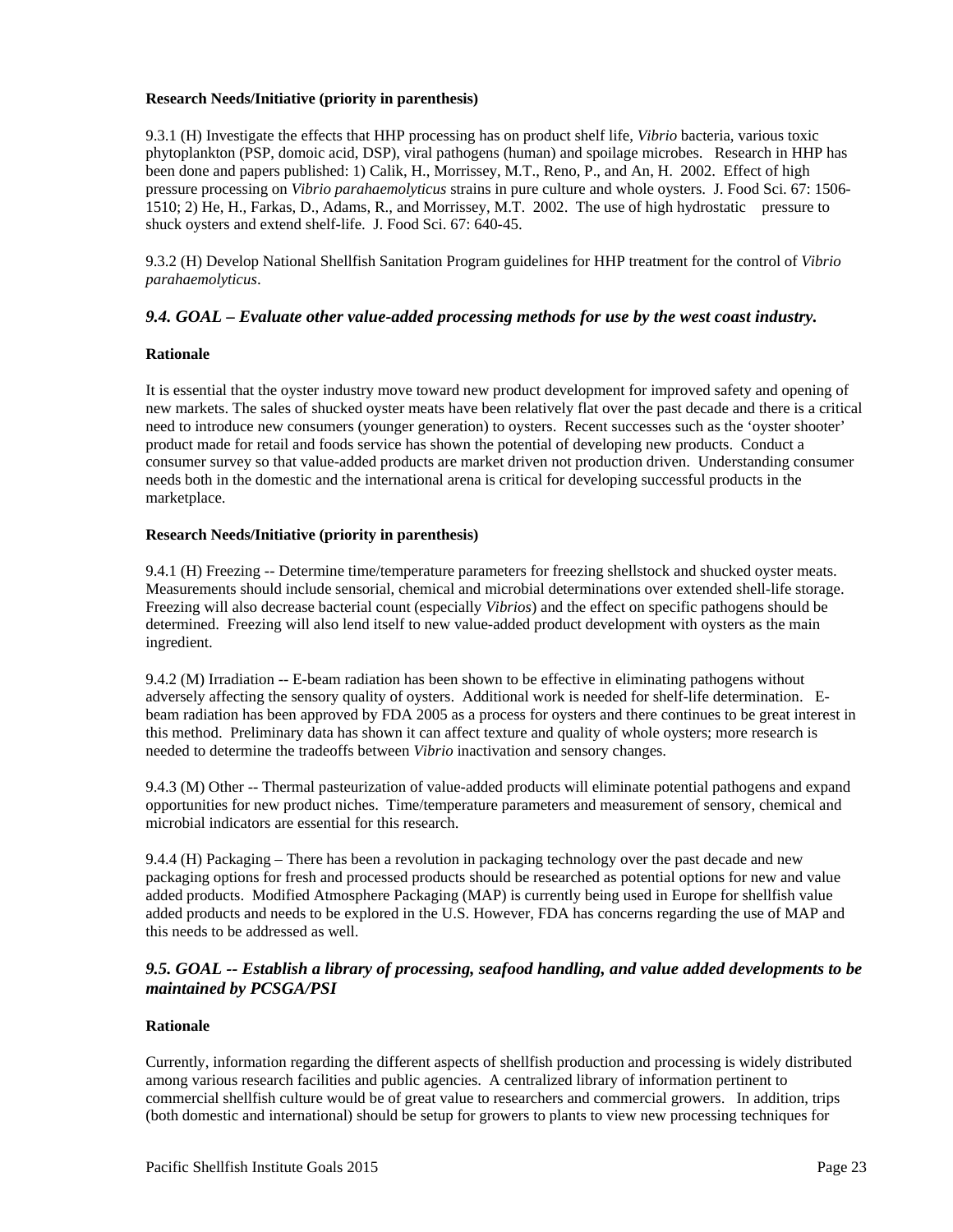<span id="page-27-0"></span>value added products as well as infield demonstrations to see new equipment and innovative technologies for production and handling techniques.

# **Research Needs/Initiative (priority in parenthesis)**

9.5.1 (M) Investigate feasibility of establishing and maintaining a library focused upon the production and processing of shellfish under the auspices of PCSGA or PSI.

9.5.2 (M) Maintain current information regarding alternative food processing/sterilization from other food industry literature. Evaluate applicability of these alternatives to shellfish production, particularly as they apply to the live shellfish market.

# *9.7. GOAL – Identify optimal design and materials of harvest implements and mechanical equipment.*

*9.8. GOAL – Research ergonomic devices specifically oriented towards reducing harvest-related wear and tear.*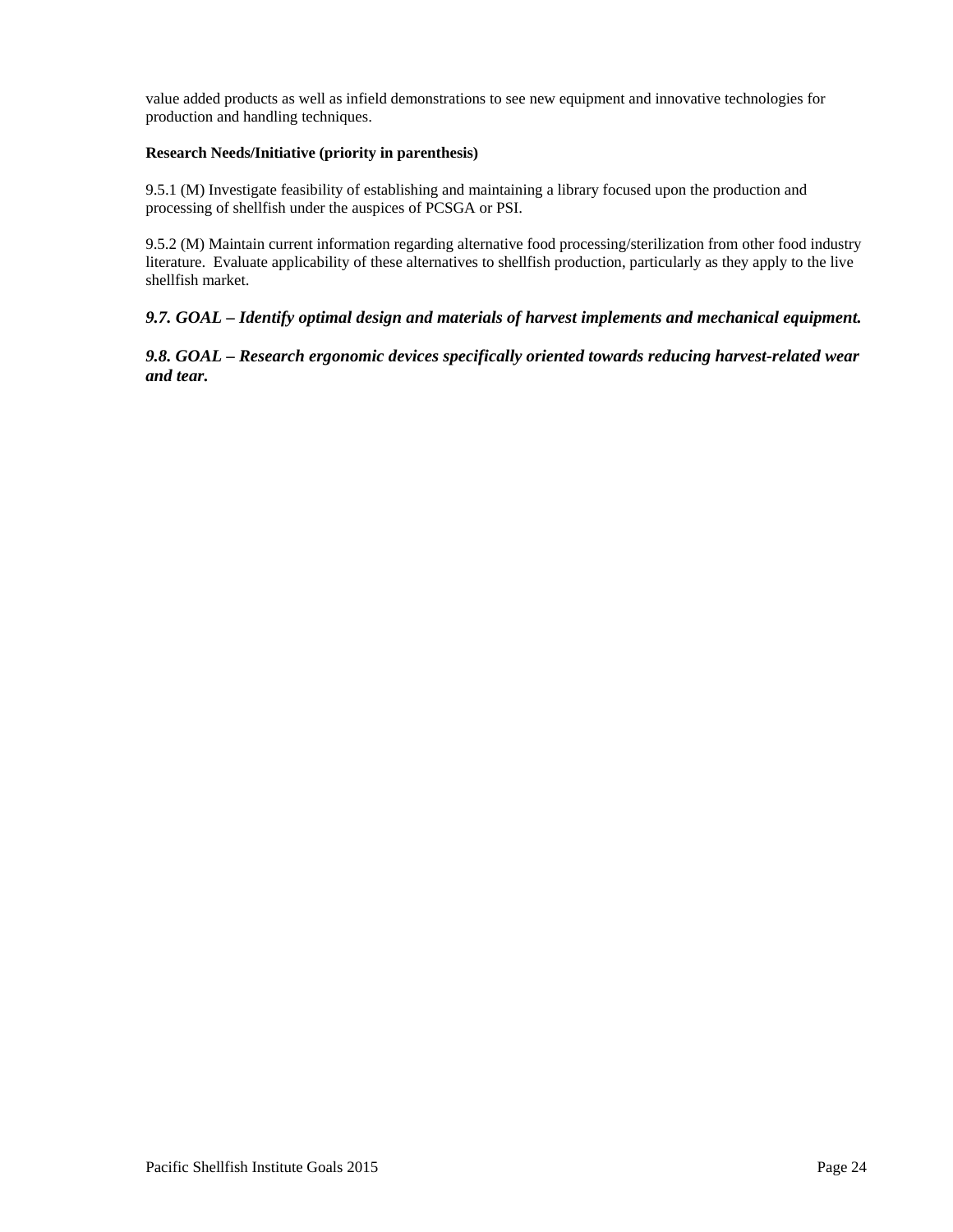# <span id="page-28-0"></span>**10. Marketing and Promotion of Shellfish Culture**

# *10.1. GOAL - Develop a marketing strategy to increase demand and price for species currently under cultivation and identify market opportunities for new species.*

### **Rationale**

Recent marketing of West Coast shellfish products has relied largely on the efforts of individual companies. Shucked oyster meat prices drop annually due to aggressive competition for a limited traditional market based on oyster dressing for Thanksgiving and Christmas turkeys. Substantial increases in New Zealand greenshell mussel production, East Coast hard clam production and eastern Canadian blue mussel production appear to be dampening demand and price for West Coast clams and mussels in the traditional "steaming" market. A straw poll conducted at the 1999 annual general meeting of the Pacific Coast Shellfish Growers Association indicated considerable support for developing a coordinated industry marketing strategy.

### **Priorities/Initiatives (priority in parenthesis)**

10.1.1 (H) Investigate examples of organized marketing efforts (i.e. programs developed by the Alaska Seafood Marketing Institute, the Beef Institute, the various agricultural commodity commissions and the Sustainable Agriculture Program).

10.1.2 (H) Continue to identify funding options to support the development and implementation of a marketing program.

10.1.3 (H) Conduct a market survey to identify amongst other things, market potential for new and existing product forms, new packaging and new species.

10.1.4 (H) Continue to participate in promotional activities such as the San Francisco Seafood Show and the Shellfish Lovers Ultimate Rejuvenation Party (SLURP).

10.1.5 (M) Continue to update and produce promotional information regarding environmentally sound culture techniques, shellfish quality, handling, nutritional and product safety for distribution (brochures, flyers, table tents, recipe cards) in retail outlets, trade shows, county fairs, farmers markets, press releases and on the PCSGA/PSI/SG/Cooperative Extension web-pages.

10.1.6 Develop marketing strategies that:

- Promote use by restaurants and retail seafood counters of portable oyster shucking machines such as "Aw Shucks" machine.
- Provide the industry with more access to federal export marketing grants and trade programs.
- Re-establish cooperative marketing relationship with Washington Wine Institute.

# *10.2. GOAL - Conduct studies or analyses to assess marketing opportunities and constraints in shellfish aquaculture.*

### **Rationale**

The West Coast shellfish industry needs to stay abreast of marketing trends and consumer demands to help guide farming activities.

### **Research Needs/Initiative (priority in parenthesis)**

10.2.1 (H) Compile and review past shellfish marketing initiatives and their outcomes and relate this information to recently reported changes in demographics on the West Coast.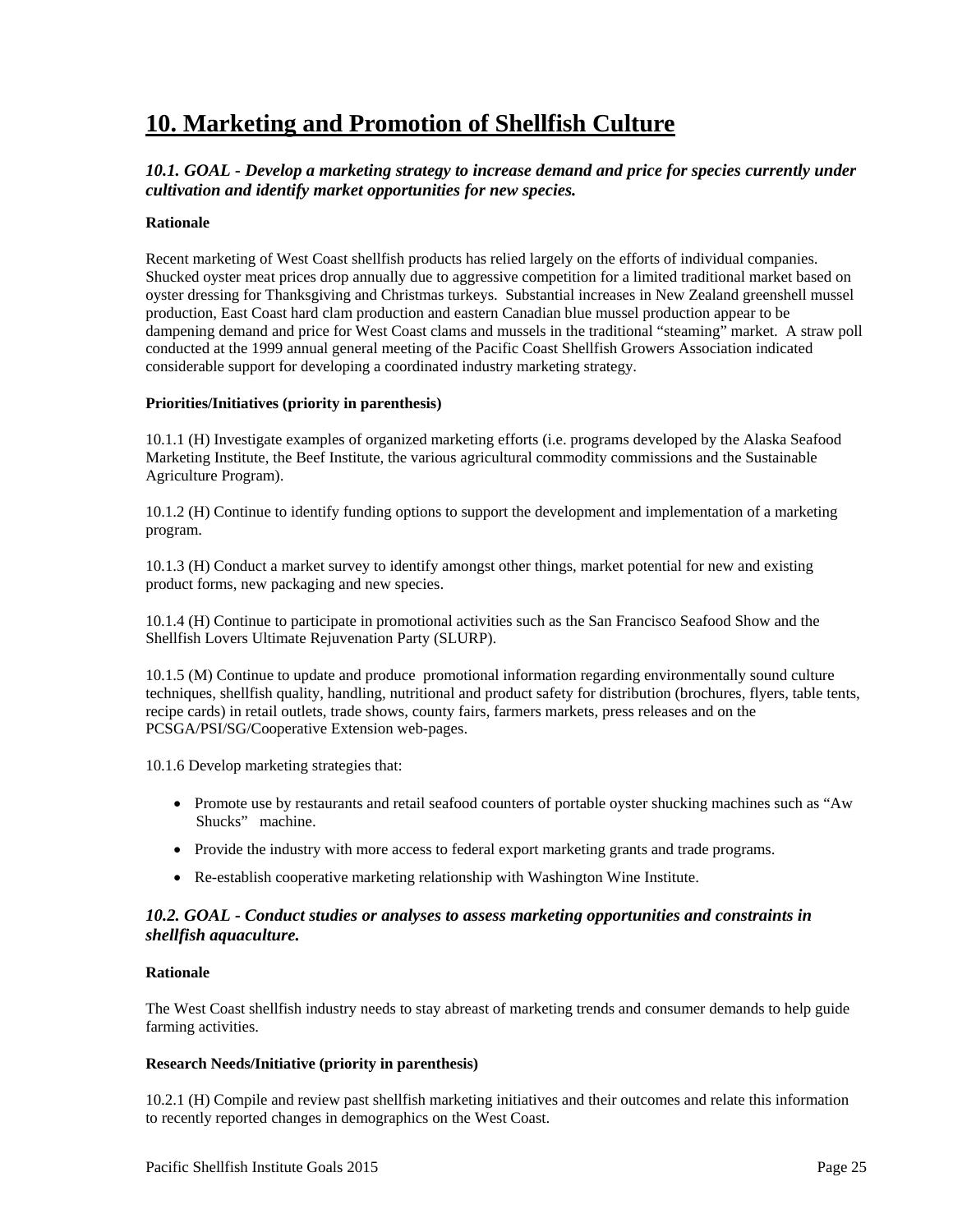<span id="page-29-0"></span>10.2.2 (H) Collect and report on data regarding new species preferences, changes in preferred market presentation of product, consumer profiling (e.g. ethnic markets), organic labeling and consumer preferences, and emerging markets.

10.2.3 (H) Evaluate and compare marketing strategies in relation to projected marketing needs in the west coast shellfish industry. Report on the impact of global opportunities and competition with respect to the region.

10.2.4 (H)Investigate the feasibility of marketing partnerships and/or cooperatives (local and regional) among producers, wholesalers and retailers to expand marketing opportunities both domestically and abroad.

10.2.5 (L) Perform consumer survey tied to objectives in section 10.0 dealing with new products.

10.2.6 (M) Conduct economic baseline data for each commercial shellfish species. This is needed to establish a starting point for subsequent marketing strategies: 1) Input/Output analysis and 2) Marketing assessment study.

10.2.7 (L) Need more specific nutritional profiles of various commercial shellfish products from West coast such as Faye Dong's Sea Grant publication.

10.2.8 (H) Perform a consumer survey to include questions on: preferred package size (ounces of shucked meat, lbs. or dozens of live shellfish); opened on ½ shell vs. live in shell, frozen vs. fresh; alternative shucked meat containers ("dyno" pack, square jars); tamper evidence; shelf life (shelf stable); safety; value added (smoked, marinated, ½ shell with toppings); ease of cooking and handling; and PCSGA label.

# *10.3. GOAL - Educate the general public, consumers, waterfront owners, resource managers, boaters, and others regarding the benefits of shellfish, shellfish culture and the industry's need for a clean healthy environment.*

### **Rationale**

Farmers and shellfish processors share a common need to educate a wide array of people on a variety of topics. Some of these needs include educating the general public, consumers and resource managers on topics ranging from proper handling and preparation of their products and nutritional information to environmentally sound culture practices and the industry's need for a clean healthy environment in which to culture their shellfish.

#### **Priorities/Initiatives (priority in parenthesis)**

10.3.1 (H) Develop a list of experts and a speaker pool for public presentations, general meetings, etc. -- include agency, industry, tribal and academic representatives.

10.3.2 (M) Develop educational information for inclusion in printed materials, informational kiosks, interpretive center displays, and on the PCSGA/PSI/SG/Cooperative Extension web-pages.

10.3.3 (L) Develop videos showing strengths of industry, tribal and research interactions, important elements of shellfish production/harvesting, and environmental interactions.

10.3.4 (M) Encourage and promote public education and water quality awareness through such activities as community shellfish gardens and retail seed sales.

10.3.5 (L) Promote shellfish as a healthy food for both adults and children.

10.3.6 (H) Promote and educate the public, government agencies, and decision-makers on the ecological benefits shellfish culture is providing to the marine environment.

10.3.7 (L) Create and promote "virtual" shellfish farm programs on the internet as an educational tool similar to *the* Irish shellfish industry and the Federation of European Aquaculture Producers (FEAP).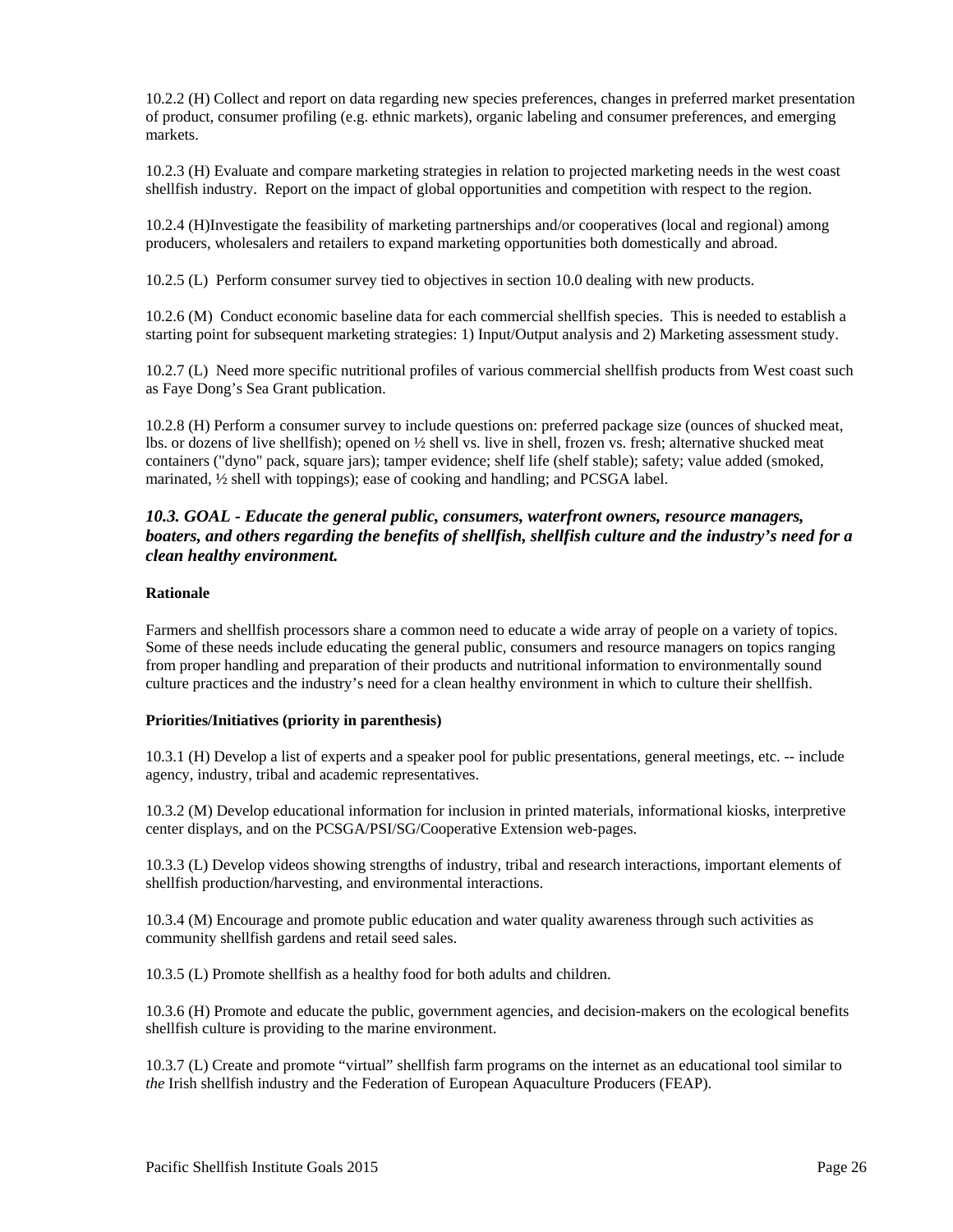# <span id="page-30-0"></span>**11. Policy and Regulation**

The West Coast shellfish industry is under ever increasing regulatory scrutiny as a result of salmon listings under the Endangered Species Act, the Sustainable Fisheries Act and associated identification and protection of essential fish habitat (EFH). As regulations continue to become more numerous and compliance more costly there exists the possibility that growers, especially smaller operations, will find in an economic impossibility to remain in business. In addition many researchers, tribal biologists, and government agency personnel, as well as the general public, have not been completely informed about the many positive effects of shellfish culturing on the marine ecosystem. Nationally there is a critical need for regulatory stability and predictable futures for these predominantly small business industry, the recognition that shellfish culture is good for the environment needs to be expanded.

# *11.1. GOAL – Promote the shellfish industries Environmental Policy*

# **Rationale**

The Environmental Management System (EMS) consisting of an Environmental Policy (EP) and an Environmental Code of Practice (ECOP = Best Management Practices) prepared by PCSGA in 2002 will be crucial to the survival and continued prosperity of the shellfish industry*.* 

# **Research Needs/Initiatives (priority in parenthesis)**

11.1.2 (M) Implement an outreach program, including web page, workshops, and educational "field days" to educate growers and resource managers on ECOP. Outreach to the public through PCSGA events and regional forums with growers.

# *11.2. GOAL – Encourage more effective risk assessment and risk management by agency personnel which recognizes the positive beneficial effects of shellfish aquaculture for the environment.*

### **Research Needs/Initiatives (priority in parenthesis)**

11.2.1 (H) Conduct shellfish disease risk assessment and risk management evaluations for haplosporidiosis and other infectious diseases known to occur in West Coast shellfish populations, with priority given first to OIE listed diseases and secondly to other diseases of concern either to state or federal management agencies or to the industry.

11.2.2 (H) Maintain the regional capability for the prevention and management of infectious shellfish diseases that is necessary to maintain export certification for live shellfish larvae, seed and broodstock. Maintain the working relationship with the Animal and Plant Health Inspection Service (A.P.H.I.S.) of the U.S. Department of Agriculture to facilitate export of disease free live shellfish products.

11.2.3 (H) Develop, and encourage regulatory authority acceptance and application of established risk assessment and risk management procedures for shellfish transfers and disease assessment.

# *11.3 GOAL – Establish a seagrass policy which recognizes both the positive and negative aspects of grower activities.*

### **Rationale**

Eelgrass (*Zostera marina* and *Z. japonica*) beds are dynamic colonizers and respond to a variety of physical and environmental variables. While some farming practices adversely impact eelgrass, others, including control of burrowing shrimp, promote the establishment of both eelgrass species. Growers and researchers have observed the presence of the exotic eelgrass, *Z. japonica*, to be increasing on many traditional shellfish beds. Current resource management policy inflexibly protects all eelgrass beds, including shellfish beds colonized by eelgrass as a result